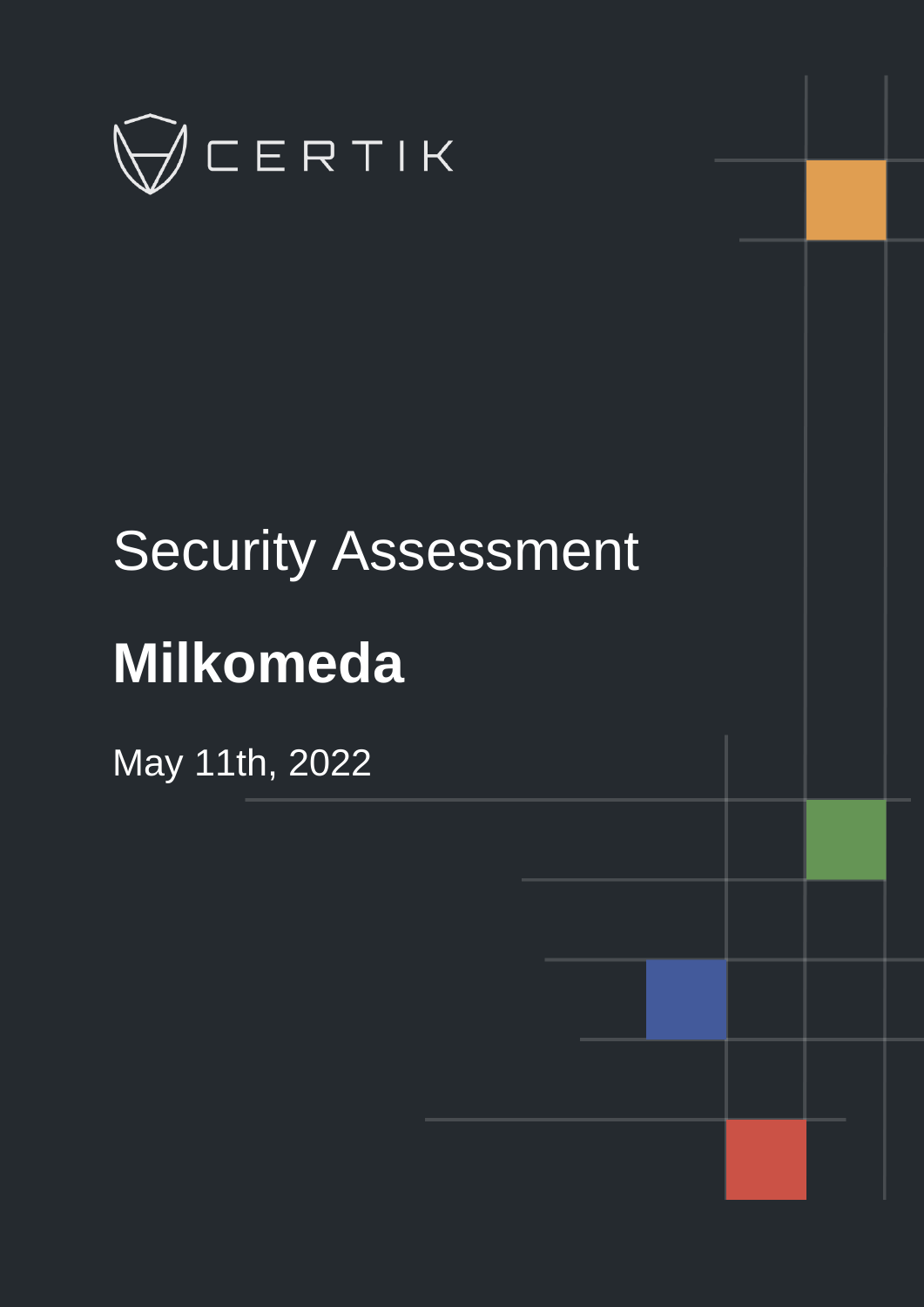## **Table of Contents**

#### **[Summary](#page-2-0)**

#### **[Overview](#page-3-0)**

**[Project Summary](#page-3-1)** 

**[Audit Summary](#page-3-2)** 

[Vulnerability Summary](#page-3-3)

[Audit Scope](#page-4-0)

#### **[Findings](#page-5-0)**

[GLOBAL-01 : Centralization Related Risks](#page-6-0)

[MCK-01 : Unlocked Compiler Version](#page-14-0)

[MCK-02 : Improper Usage of `public` and `external` Type](#page-15-0)

[MCK-03 : Missing Input Validation](#page-16-0)

[MCK-04 : Testing Only Functions](#page-17-0)

[MMK-01 : Missing Handling The Case When Transaction Has Been Executed](#page-18-0)

[SBM-01 : Missing Emit Events](#page-19-0)

[SBM-02 : Typo](#page-20-0)

[SBM-03 : Cross-Chain Token Transfers](#page-21-0)

[SBM-04 : Intended Functionality For Validator](#page-22-0)

[SBM-05 : Potential Frontrun Initialization](#page-23-0)

#### **[Appendix](#page-24-0)**

**[Disclaimer](#page-26-0)**

**[About](#page-29-0)**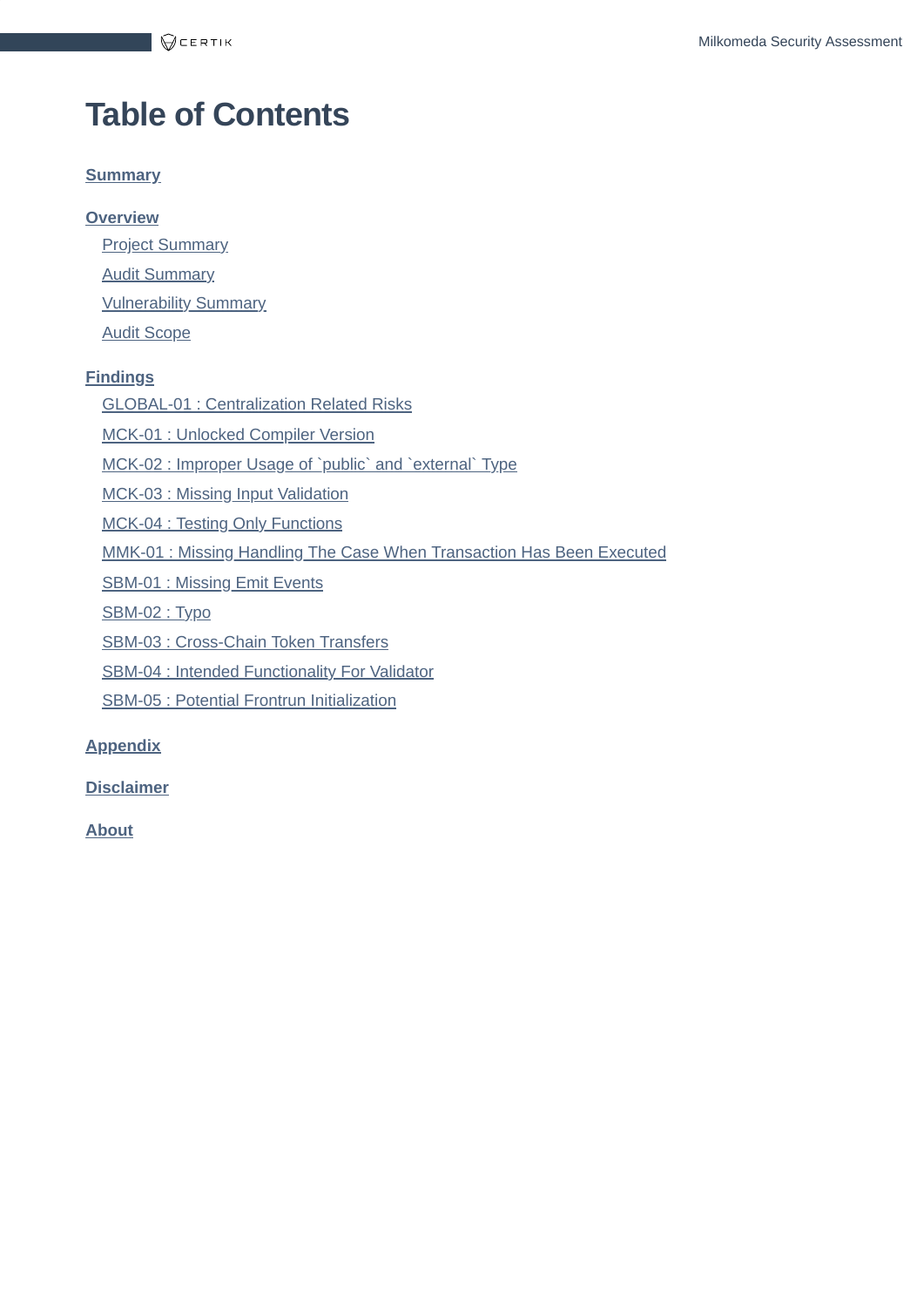## <span id="page-2-0"></span>**Summary**

This report has been prepared for Milkomeda to discover issues and vulnerabilities in the source code of the Milkomeda project as well as any contract dependencies that were not part of an officially recognized library. A comprehensive examination has been performed, utilizing Static Analysis and Manual Review techniques.

The auditing process pays special attention to the following considerations:

- Testing the smart contracts against both common and uncommon attack vectors.
- Assessing the codebase to ensure compliance with current best practices and industry standards.
- Ensuring contract logic meets the specifications and intentions of the client.
- Cross referencing contract structure and implementation against similar smart contracts produced by industry leaders.
- Thorough line-by-line manual review of the entire codebase by industry experts.

The security assessment resulted in findings that ranged from critical to informational. We recommend addressing these findings to ensure a high level of security standards and industry practices. We suggest recommendations that could better serve the project from the security perspective:

- Enhance general coding practices for better structures of source codes;
- Add enough unit tests to cover the possible use cases;
- Provide more comments per each function for readability, especially contracts that are verified in public;
- Provide more transparency on privileged activities once the protocol is live.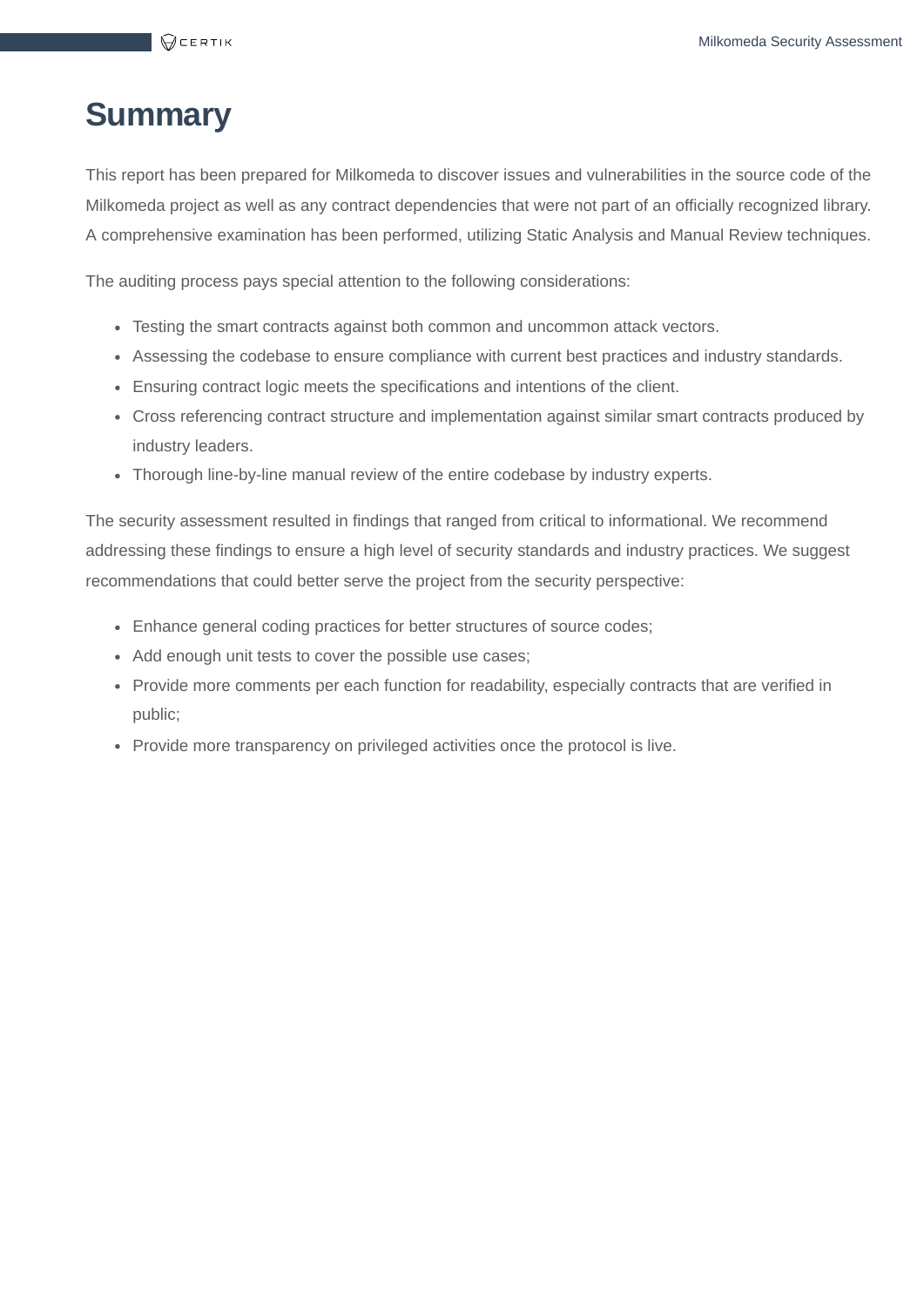## <span id="page-3-0"></span>**Overview**

## <span id="page-3-1"></span>**Project Summary**

| <b>Project Name</b> | Milkomeda                                       |
|---------------------|-------------------------------------------------|
| Platform            | Cardano                                         |
| Language            | Solidity                                        |
| Codebase            | https://github.com/dcSpark/milkomeda-validator/ |
| Commit              | 1a8c6f20c73c7817c448c658f8bc502f6daa6776        |

## <span id="page-3-2"></span>**Audit Summary**

| <b>Delivery Date</b> | May 11, 2022 UTC               |
|----------------------|--------------------------------|
| Audit Methodology    | Static Analysis, Manual Review |

## <span id="page-3-3"></span>**Vulnerability Summary**

| <b>Vulnerability Level</b> | Total        | Pending     | Declined    | Acknowledged | Mitigated   | <b>Partially Resolved</b> | Resolved |
|----------------------------|--------------|-------------|-------------|--------------|-------------|---------------------------|----------|
| $\bullet$ Critical         | $\mathbf 0$  | $\mathbf 0$ | $\mathbf 0$ | $\Omega$     | $\mathbf 0$ | 0                         | 0        |
| Major<br>$\bullet$         | $\mathbf{1}$ | $\mathbf 0$ | $\mathbf 0$ | $\Omega$     | $\mathbf 0$ | $\Omega$                  |          |
| Medium<br>$\bullet$        | $\mathbf 0$  | $\mathbf 0$ | $\mathbf 0$ | $\mathbf 0$  | $\mathbf 0$ | $\overline{0}$            | 0        |
| Minor<br>$\bullet$         | $\mathbf{1}$ | $\mathbf 0$ | $\mathbf 0$ | $\mathbf{0}$ | $\mathbf 0$ | $\Omega$                  | 1        |
| Informational<br>$\bullet$ | 9            | $\mathbf 0$ | $\mathbf 0$ | 8            | $\mathbf 0$ | $\mathbf 0$               | 1        |
| <b>Discussion</b>          | 0            | $\mathbf 0$ | 0           | $\Omega$     | 0           | $\Omega$                  | 0        |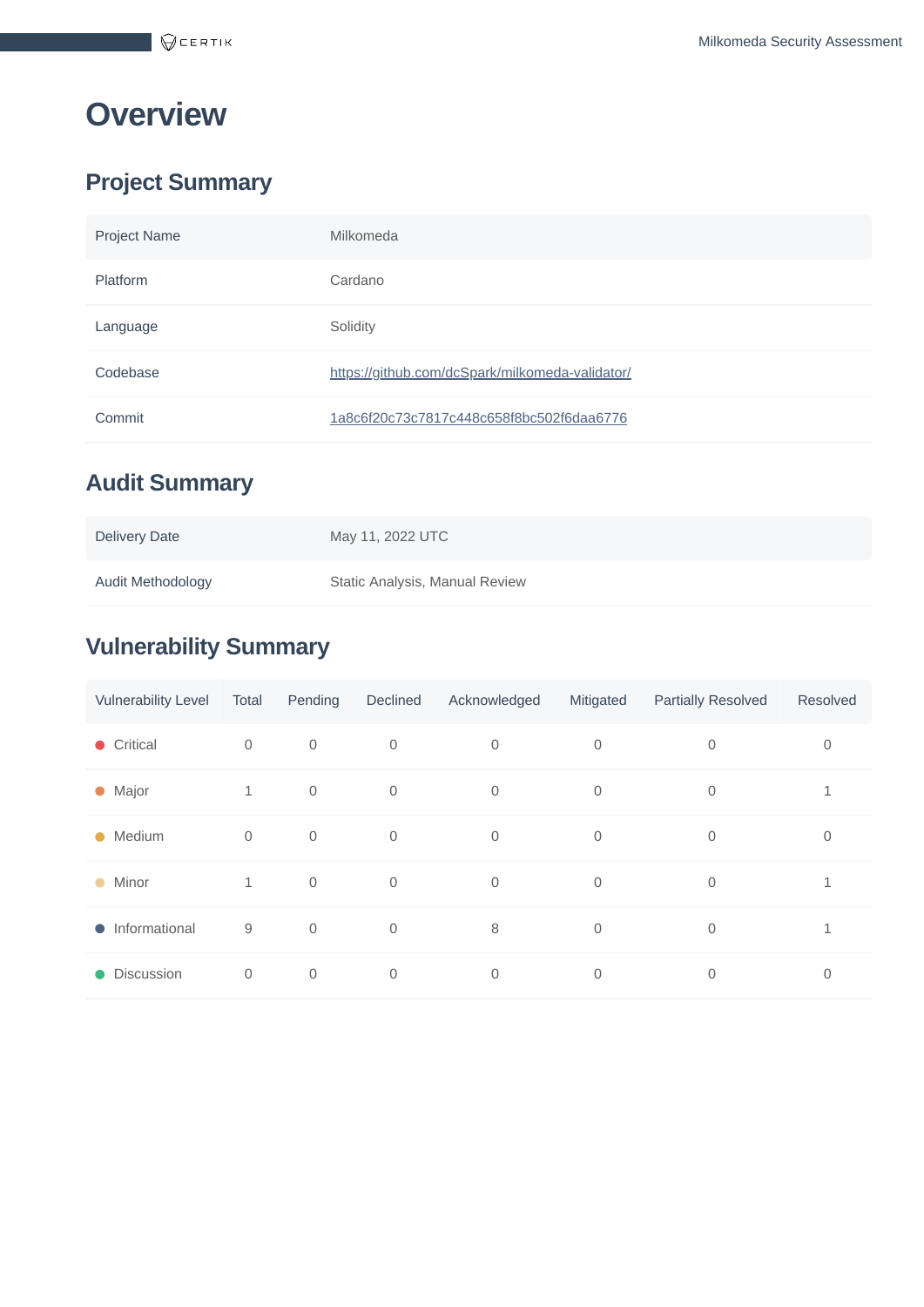## <span id="page-4-0"></span>**Audit Scope**

| ID         | File                           | SHA256 Checksum                                                  |
|------------|--------------------------------|------------------------------------------------------------------|
| <b>TMC</b> | Types.sol                      | d82b7ff044a05ccdc2fc8f4bad956f6f2b196bf8a8bc39fc0c53c8eb76e688f9 |
| <b>STM</b> | dev/SampleTokens.sol           | 67707d7f2923a18bd13e9d55acf7f9050581c7a9437625e90f2b038f7d29729b |
| <b>MMC</b> | Migrations.sol                 | 36843b9bddd31153133949f23ce65cd0fa2d91cc5f0ac36298ba07d39de7fecd |
| <b>PMC</b> | proxy/Proxy.sol                | 8b3d0806382132c6396164a316339926fc9e32b105f1ae0a7045280416ee7d3f |
| <b>SBM</b> | SidechainBridge.sol            | a98f2db68fdf1cbd07a9e22e1ccea657809e5c01d05795e9861b772efc1032e1 |
| <b>SBD</b> | dev/SidechainBridgeDev.sol     | 9937b8b7ad1928473bad3ceffea65ef0b67dc254a32a52d3988d90ac14cbf253 |
| <b>SMC</b> | State.sol                      | b2e17767b9f492e2673759267c154baef57b0a2b693655463beef9b1fce3854a |
| <b>MMK</b> | Multisig.sol                   | 76712d9c4a5c3e8bc10be28de4c52e3bd378e98c28e4e34bfa9510613ef9856a |
| <b>SBU</b> | dev/SidechainBridgeUpgrade.sol | 1bdb95fa4c508a13985f425a50bef89c4f2f2ca3b06a432720d38abf2e649c2f |
| <b>TRM</b> | TokenRegistry.sol              | 3a6b1d92b8c286668edd887ec2b9ad22b91e753df78755d0fe4dbde3d165436b |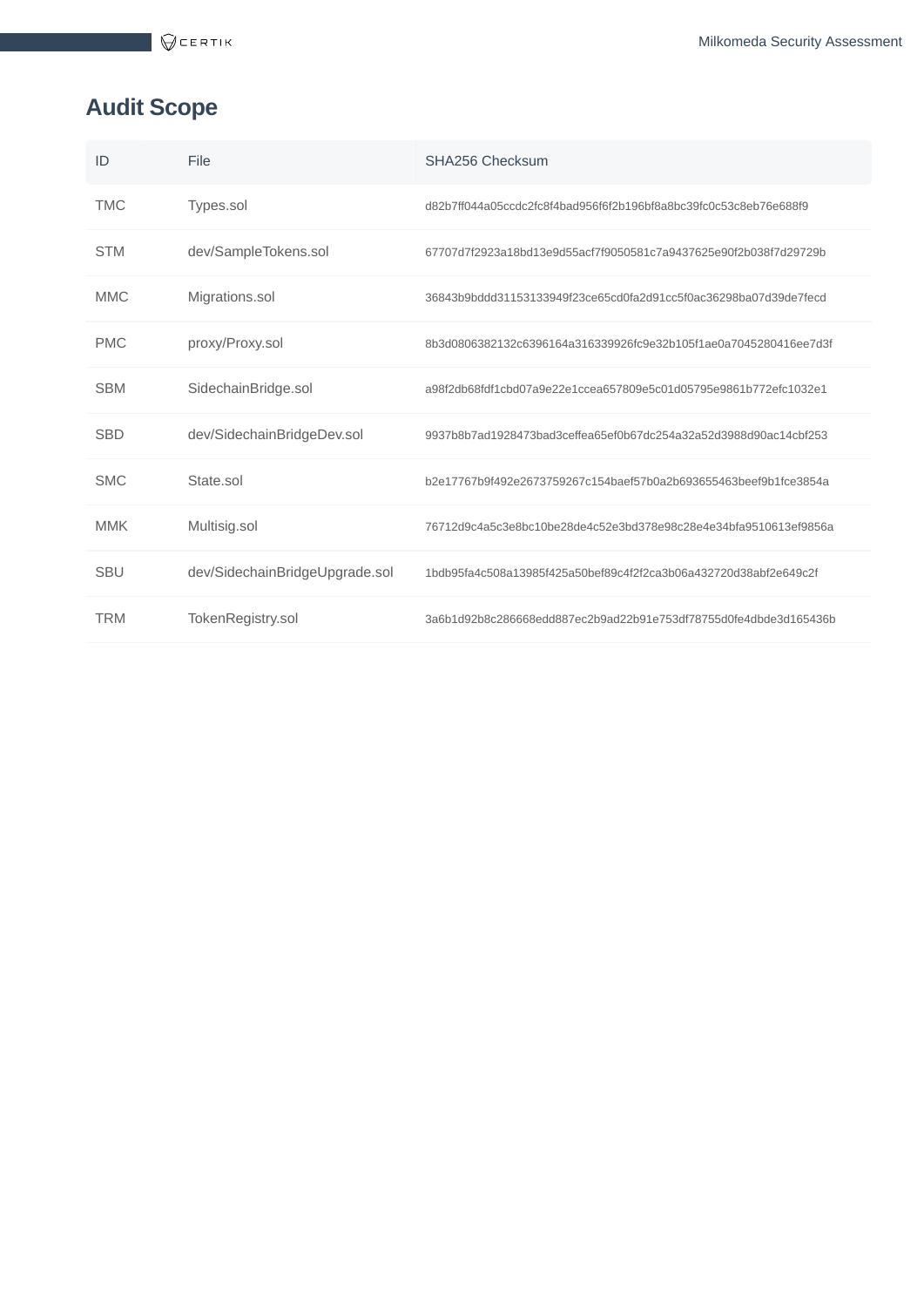## <span id="page-5-0"></span>**Findings**



| ID            | <b>Title</b>                                                           | Category                                    | Severity        | <b>Status</b>                       |
|---------------|------------------------------------------------------------------------|---------------------------------------------|-----------------|-------------------------------------|
| GLOBAL-01     | <b>Centralization Related Risks</b>                                    | <b>Centralization /</b><br><b>Privilege</b> | Major           | ⊙ Resolved                          |
| MCK-01        | Unlocked Compiler Version                                              | Language Specific                           | • Informational | (i) Acknowledged                    |
| <b>MCK-02</b> | Improper Usage Of public And<br>external Type                          | <b>Gas Optimization</b>                     | Informational   | (i) Acknowledged                    |
| $MCK-03$      | Missing Input Validation                                               | <b>Volatile Code</b>                        | Informational   | <b>(i)</b> Acknowledged             |
| $MCK-04$      | <b>Testing Only Functions</b>                                          | Logical Issue                               | Informational   | $\oslash$ Resolved                  |
| <b>MMK-01</b> | Missing Handling The Case When<br><b>Transaction Has Been Executed</b> | Logical Issue                               | Minor           | $\oslash$ Resolved                  |
| <b>SBM-01</b> | <b>Missing Emit Events</b>                                             | Coding Style                                | Informational   | <b><i><u>O</u></i></b> Acknowledged |
| <b>SBM-02</b> | <b>Typo</b>                                                            | <b>Coding Style</b>                         | Informational   | <b>(i)</b> Acknowledged             |
| <b>SBM-03</b> | Cross-Chain Token Transfers                                            | <b>Volatile Code</b>                        | Informational   | (i) Acknowledged                    |
| <b>SBM-04</b> | Intended Functionality For Validator                                   | <b>Volatile Code</b>                        | Informational   | <b>(i)</b> Acknowledged             |
| <b>SBM-05</b> | Potential Frontrun Initialization                                      | Logical Issue                               | Informational   | <b>(i)</b> Acknowledged             |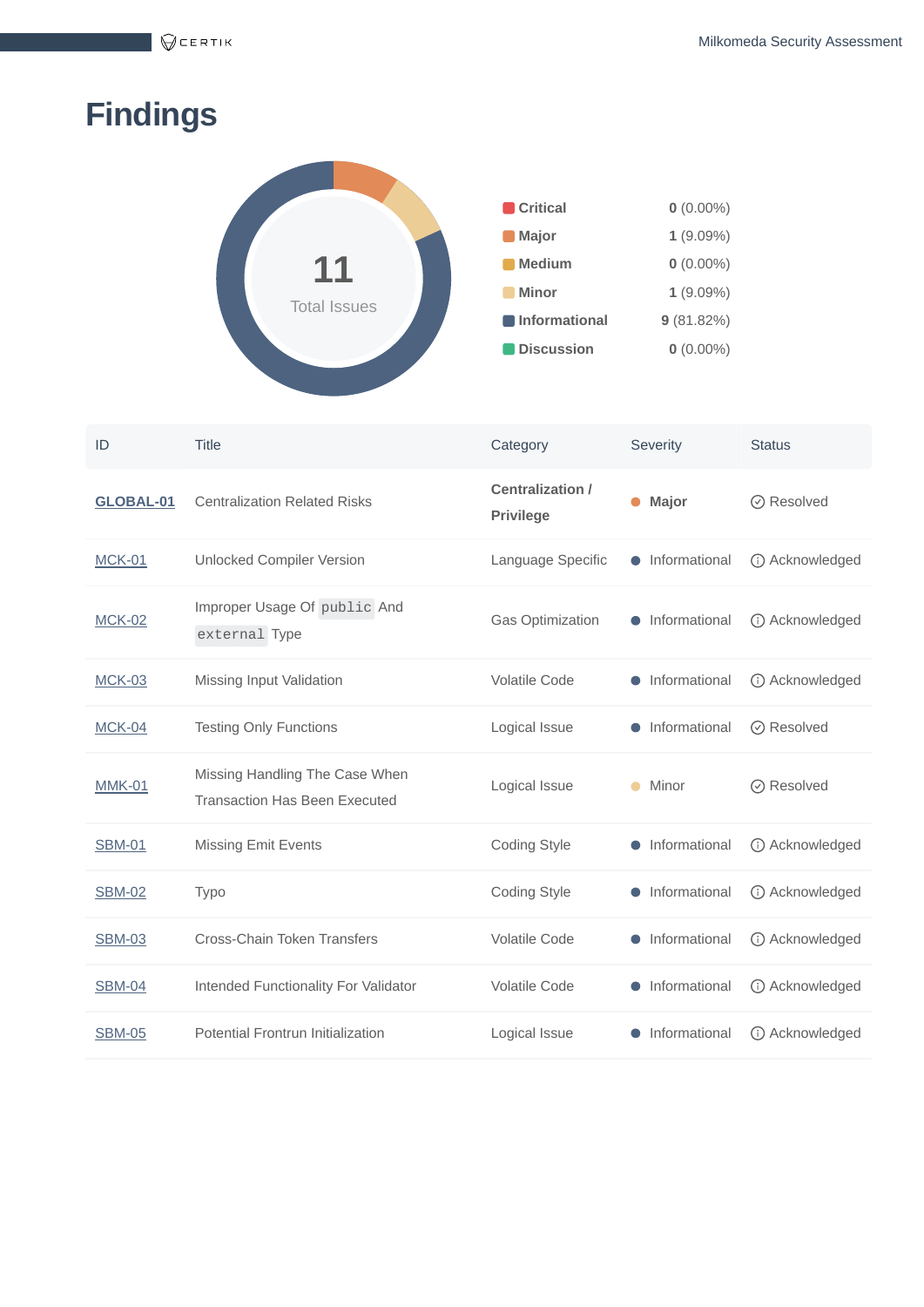## <span id="page-6-0"></span>**[GLOBAL-01](https://acc.audit.certikpowered.info/project/48bed400-7a2f-11ec-a093-37df8c663349/report?fid=1644553116770) | Centralization Related Risks**

| Category                          | Severity        | Location | <b>Status</b>      |
|-----------------------------------|-----------------|----------|--------------------|
| <b>Centralization / Privilege</b> | $\bullet$ Major |          | $\oslash$ Resolved |

## **Description**

In the contract [TokenRegistry].sol the role [onlyBridge] has authority over the functions shown in the diagram below.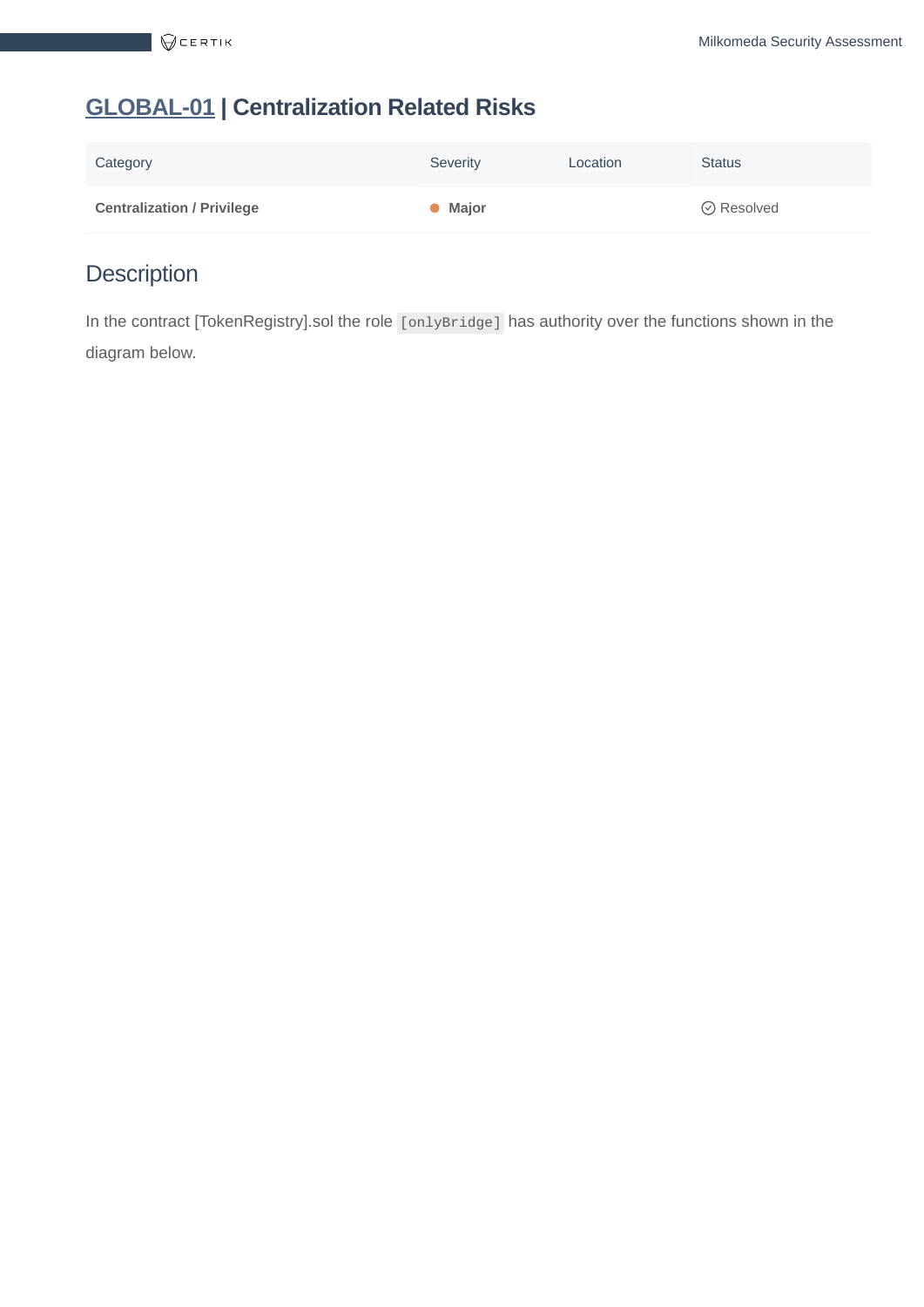

In the contract [Multisig].sol the role [onlyBridge] and [validatorExists] has authority over the functions shown in the diagram below.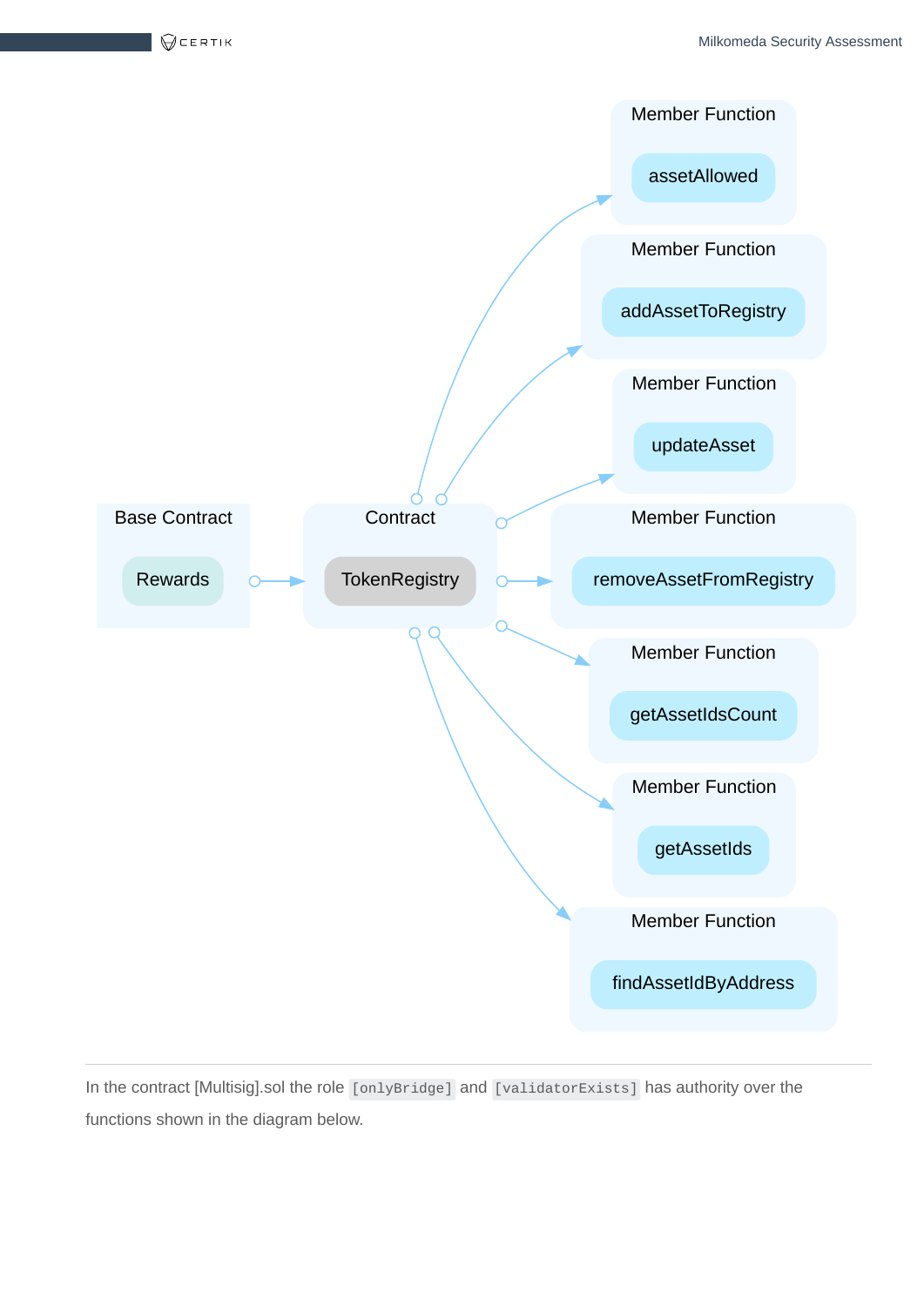$QC$ ERTIK

Member Function

receive

Member Function

addValidator

Member Function

removeValidator

Member Function

replaceValidator

Member Function

changeQuorum

Member Function

upgradeContract

Member Function

transactionExists

Member Function

voteForTransaction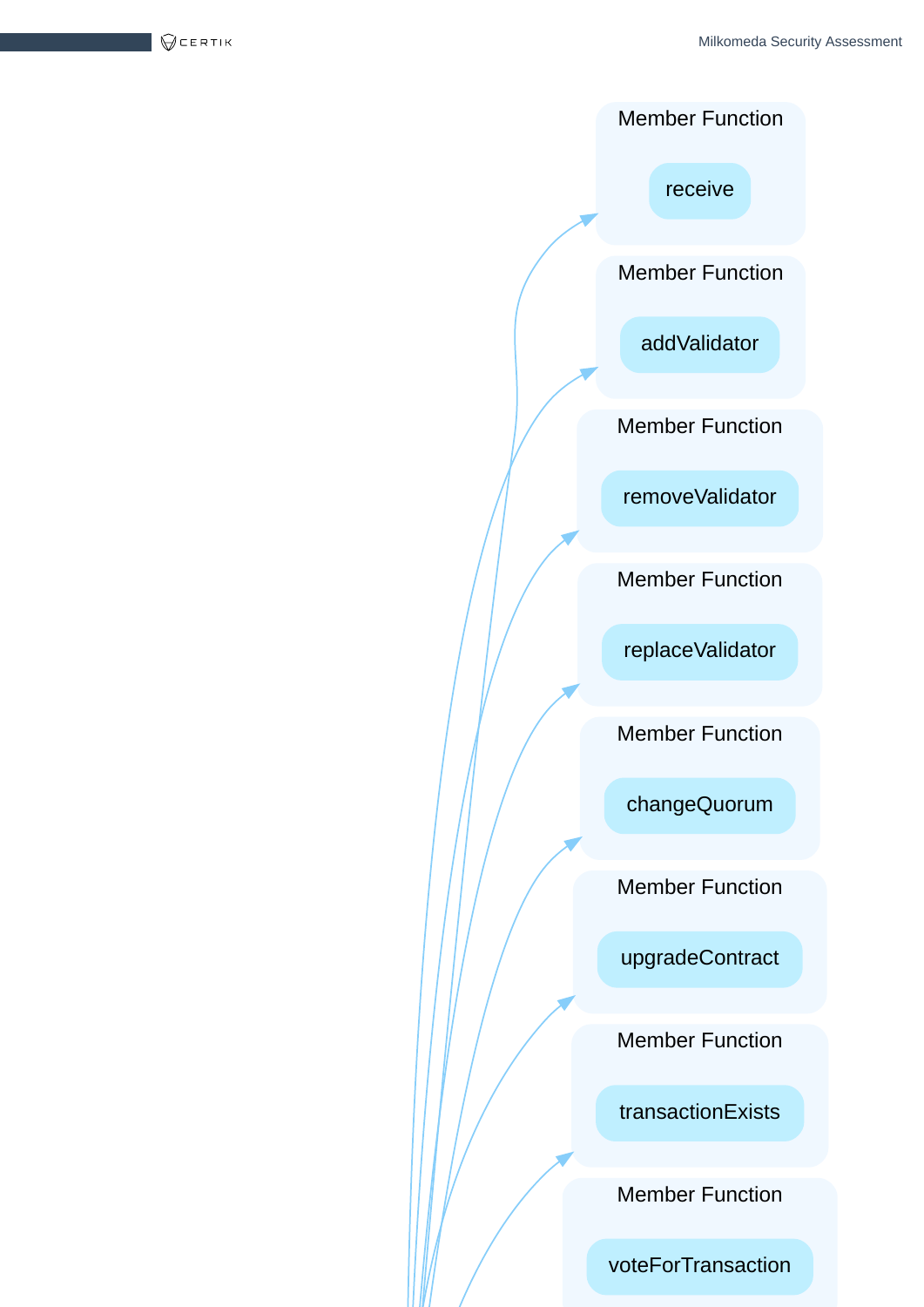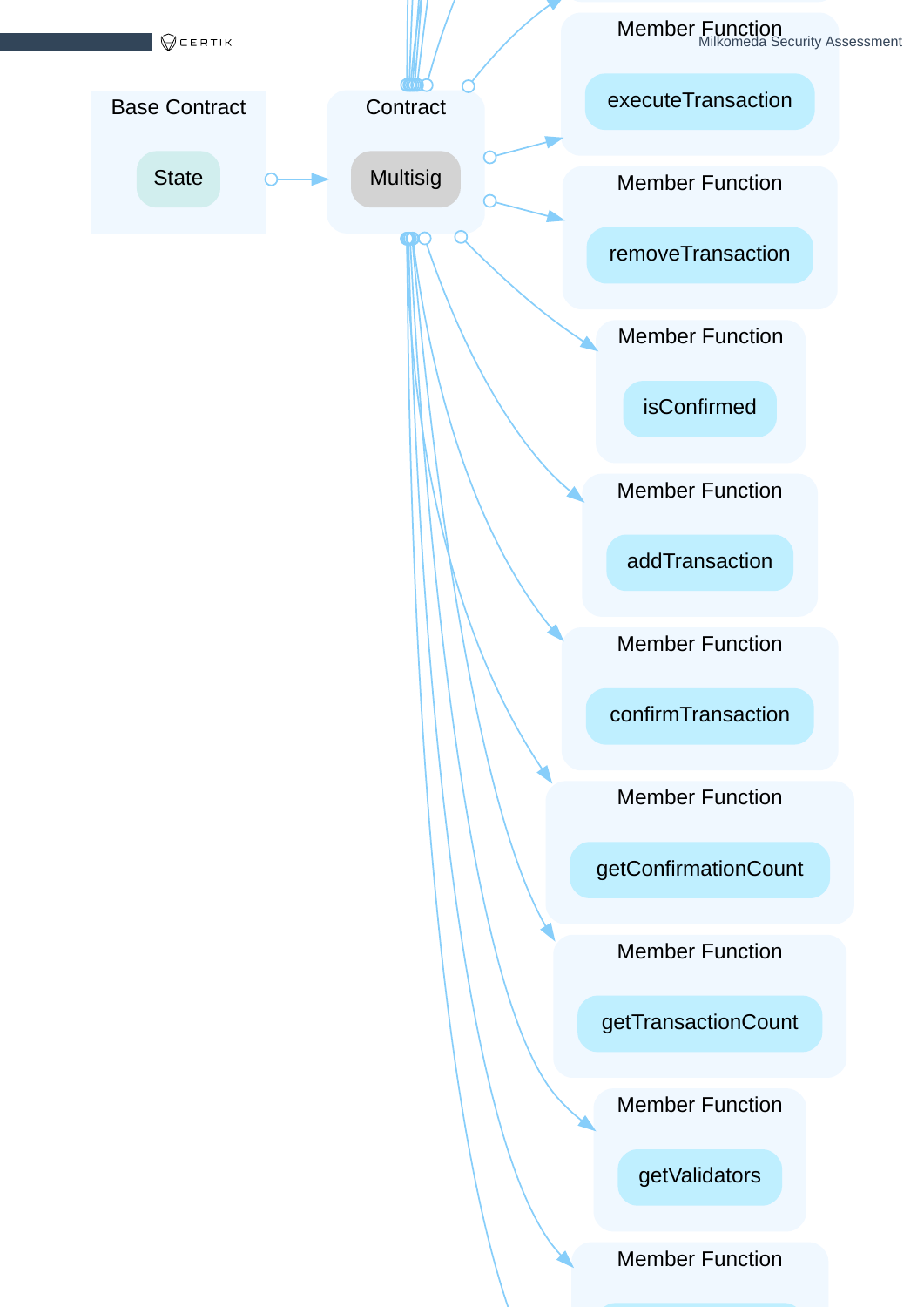$QC$ ERTIK

#### getConfirmations

Milkomeda Security Assessment

Member Function

getTransactionIds

In the contract [SidechainBridge.sol] the role [validatorExists] and [onlyBridge] has authority over the functions shown in the diagram below.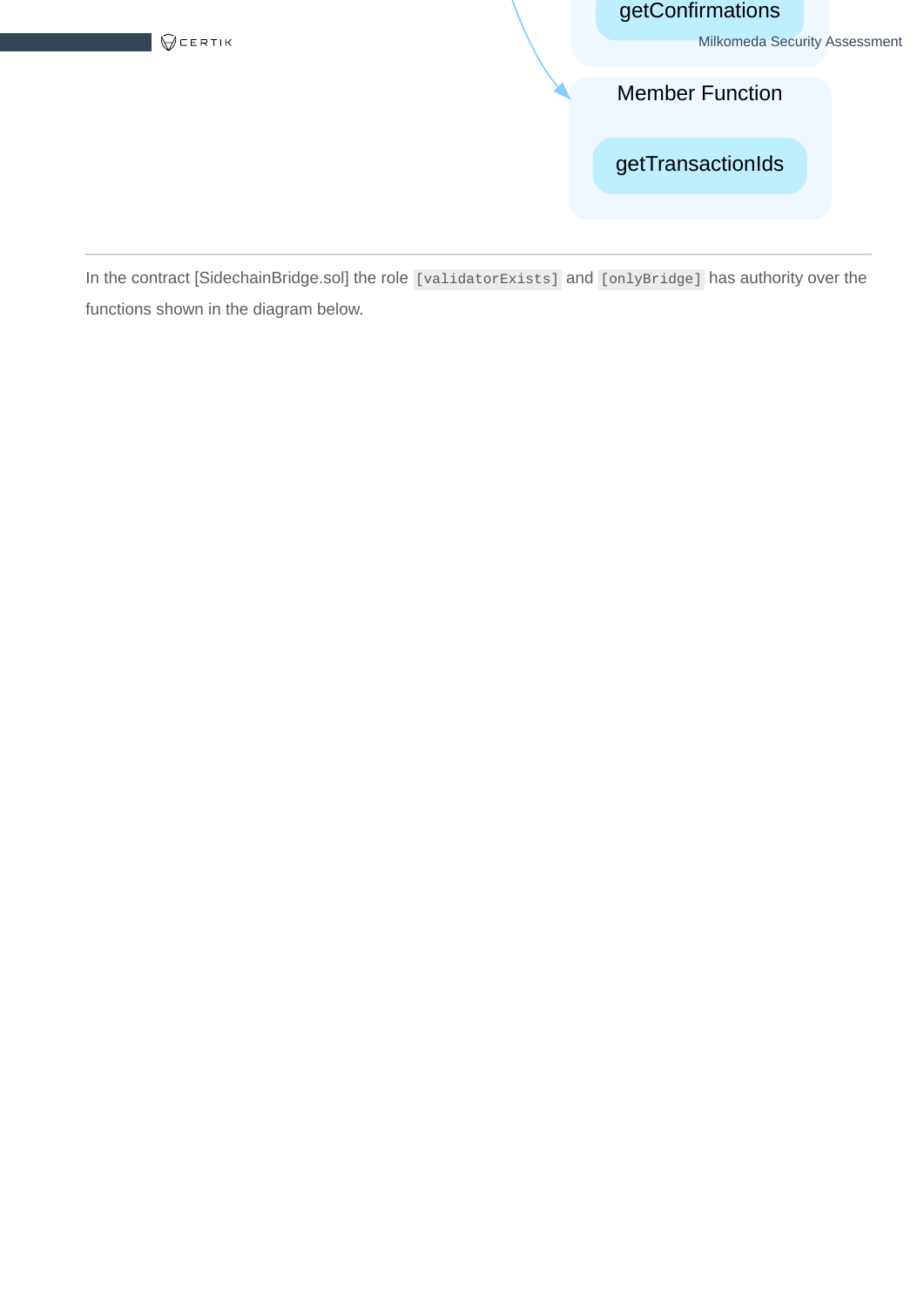$\bigotimes$ CERTIK

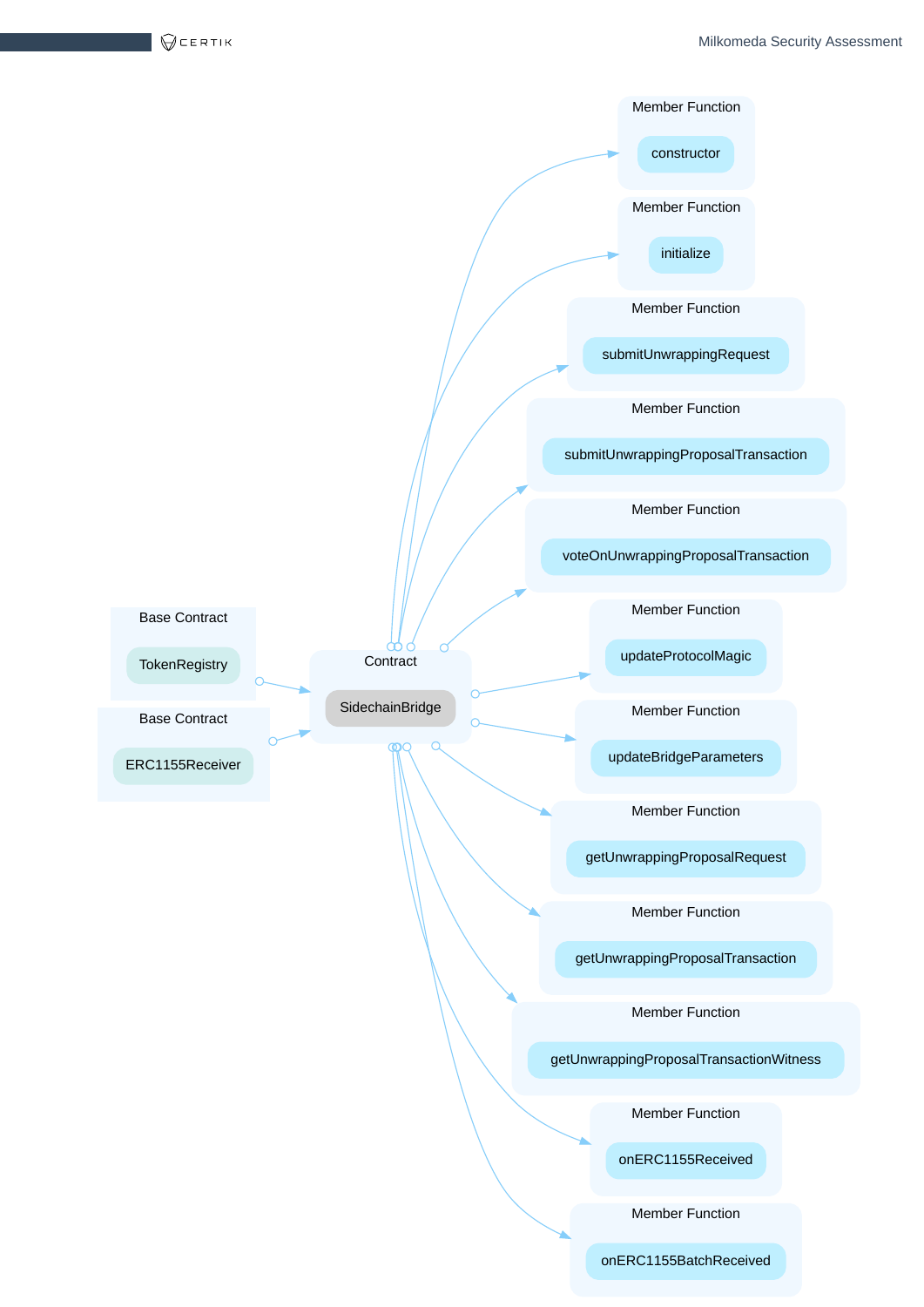Any compromise to the privileged accounts may allow a hacker to take advantage of this authority and update the sensitive settings and executive sensitive functions of the project.

#### Recommendation

The risk describes the current project design and potentially makes iterations to improve in the security operation and level of decentralization, which in most cases cannot be resolved entirely at the present stage. We advise the client to carefully manage the privileged account's private key to avoid any potential risks of being hacked. In general, we strongly recommend centralized privileges or roles in the protocol be improved via a decentralized mechanism or smart-contract-based accounts with enhanced security practices, e.g., multi-signature wallets.

Indicatively, here are some feasible suggestions that would also mitigate the potential risk at a different level in terms of short-term, long-term and permanent:

#### **Short Term:**

Timelock and Multi sign (⅔, ⅗) combination *mitigate* by delaying the sensitive operation and avoiding a single point of key management failure.

- Time-lock with reasonable latency, e.g., 48 hours, for awareness on privileged operations; AND
- Assignment of privileged roles to multi-signature wallets to prevent a single point of failure due to the private key compromised;

AND

A medium/blog link for sharing the timelock contract and multi-signers addresses information with the public audience.

#### **Long Term:**

Timelock and DAO, the combination, *mitigate* by applying decentralization and transparency.

- Time-lock with reasonable latency, e.g., 48 hours, for awareness on privileged operations; AND
- Introduction of a DAO/governance/voting module to increase transparency and user involvement; AND
- A medium/blog link for sharing the timelock contract, multi-signers addresses, and DAO information with the public audience.

#### **Permanent:**

Renouncing the ownership or removing the function can be considered *fully resolved*.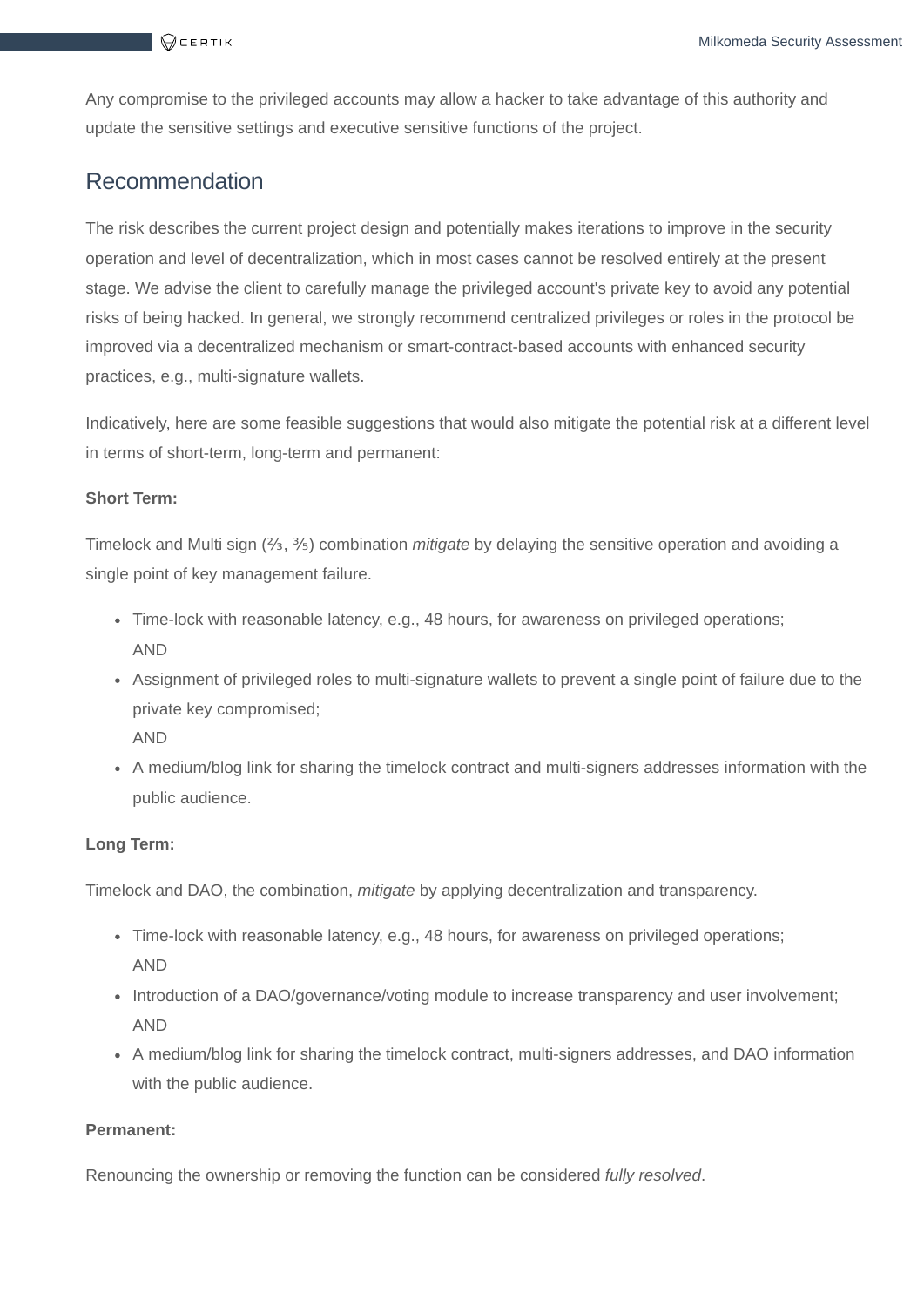

• Renounce the ownership and never claim back the privileged roles; OR

• Remove the risky functionality.

#### Alleviation

[Milkomeda] : Please note that the authority of the onlyBridge modifier is the audited contract itself. This is a key part of its multi signature mechanism -- the contract will only ever become a caller if there were enough votes provided by validator (owner) majority.

Concerning the validatorExists modifier, it checks if msg. sender belongs to the current set of validators (owners). What this set is composed of however is again controlled by validator (owner) majority via multisig voting mechanism, i.e. functions protected by the onlyBridge modifier. Thus here there is no centralization as well.

In short, there already is decentralization via multi signatures, the second modifier benefits from it and the first one is part of its implementation.

Proxy: https://explorer-mainnet-cardano[evm.c1.milkomeda.com/address/0x000000000000000000000000000000000000BbBB/transactions](https://explorer-mainnet-cardano-evm.c1.milkomeda.com/address/0x000000000000000000000000000000000000BbBB/transactions)

Logic: https://explorer-mainnet-cardano[evm.c1.milkomeda.com/address/0x0000000000000000000000000000000000001111/internal-transactions](https://explorer-mainnet-cardano-evm.c1.milkomeda.com/address/0x0000000000000000000000000000000000001111/internal-transactions)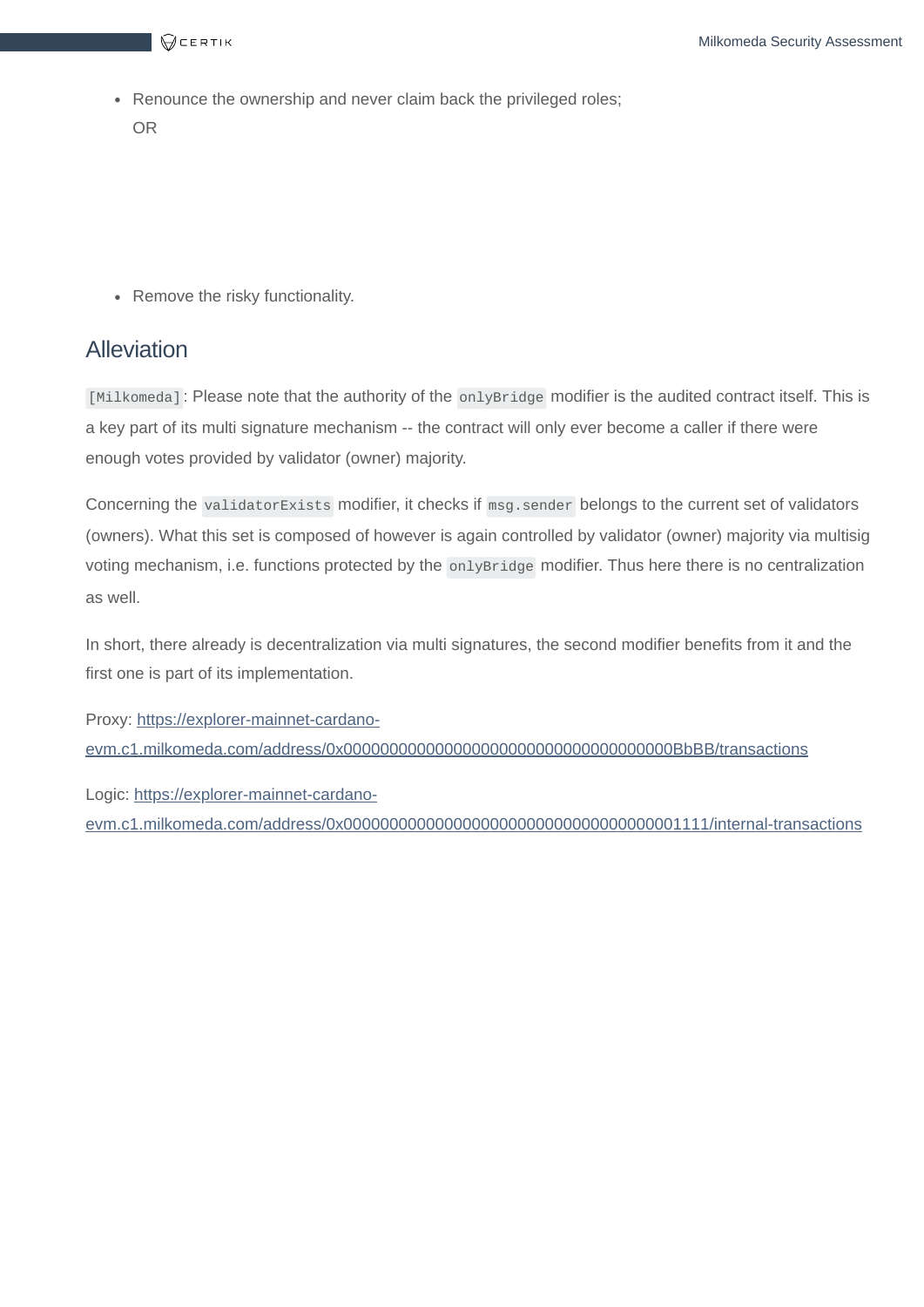#### <span id="page-14-0"></span>**[MCK-01](https://acc.audit.certikpowered.info/project/48bed400-7a2f-11ec-a093-37df8c663349/report?fid=1644497174053) | Unlocked Compiler Version**

| Category             | Severity      | Location                                                                                                                                              | <b>Status</b>    |
|----------------------|---------------|-------------------------------------------------------------------------------------------------------------------------------------------------------|------------------|
| Language<br>Specific | Informational | Migrations.sol: 2; Multisig.sol: 2; proxy/Proxy.sol: 2; Rewards.sol: 2; S<br>idechainBridge.sol: 2; TokenRegistry.sol: 2, 2; State.sol: 2; Types.sol: | (i) Acknowledged |

#### **Description**

The contract has unlocked compiler version. An unlocked compiler version in the source code of the contract permits the user to compile it at or above a particular version. This, in turn, leads to differences in the generated bytecode between compilations due to differing compiler version numbers. This can lead to an ambiguity when debugging as compiler specific bugs may occur in the codebase that would be hard to identify over a span of multiple compiler versions rather than a specific one.

#### Recommendation

We advise that the compiler version is instead locked at the lowest version possible that the contract can be compiled at. For example, for version v0.8.7 the contract should contain the following line:

pragma solidity 0.8.7;

#### Alleviation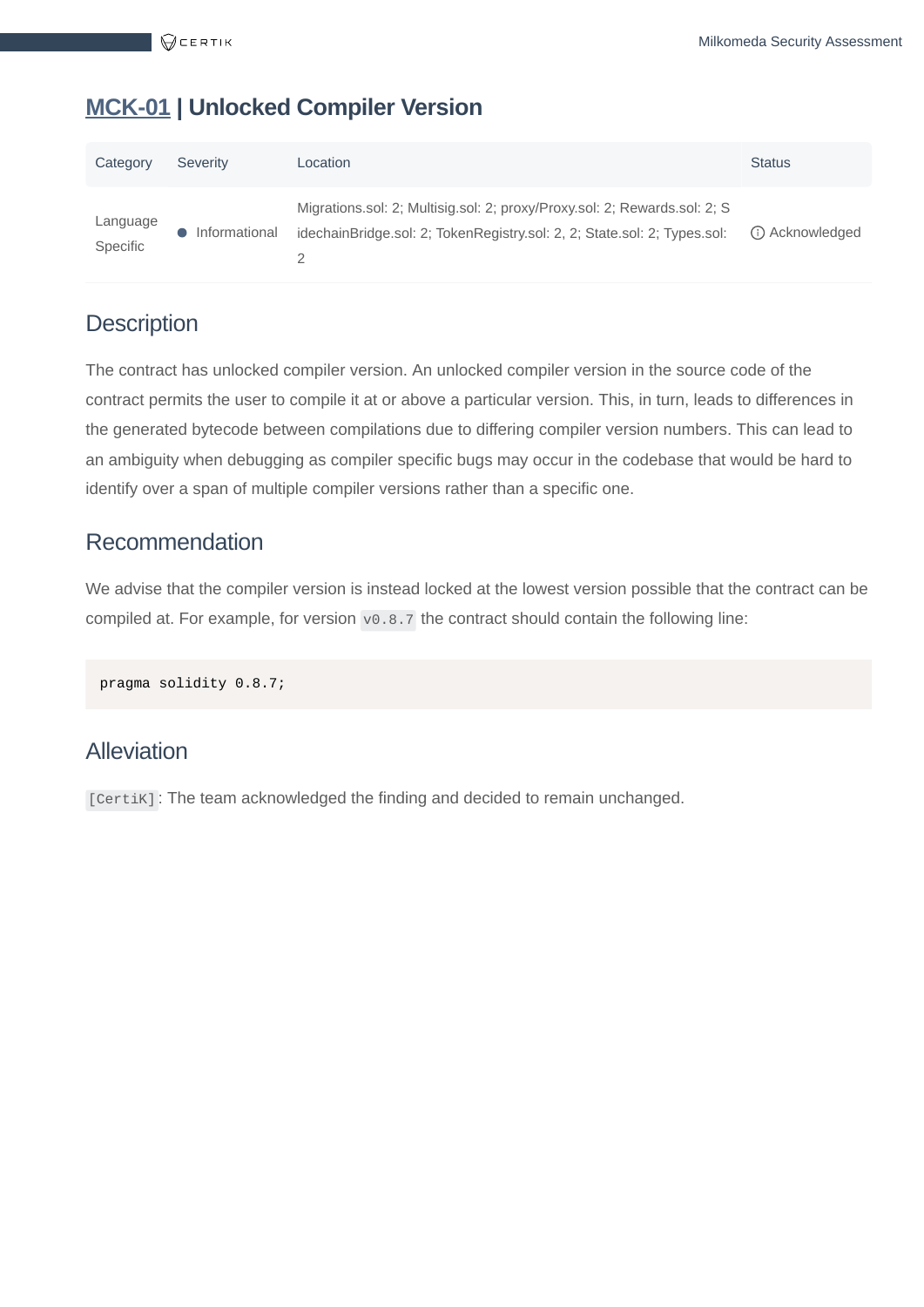#### <span id="page-15-0"></span>**[MCK-02](https://acc.audit.certikpowered.info/project/48bed400-7a2f-11ec-a093-37df8c663349/report?fid=16445083400440) | Improper Usage Of public And external Type**

| Category     | Severity      | Location                                                          | <b>Status</b>    |
|--------------|---------------|-------------------------------------------------------------------|------------------|
| Gas          | Informational | TokenRegistry.sol: 22, 35, 46~56; Multisig.sol: 148~150, 226~238; | (i) Acknowledged |
| Optimization |               | SidechainBridge.sol: 155, 234, 264, 272, 322~330, 332~340         |                  |

#### **Description**

public functions that are never called by the contract could be declared as external. external functions are more efficient than public functions.

#### Recommendation

Consider using the external attribute for public functions that are never called within the contract.

#### Alleviation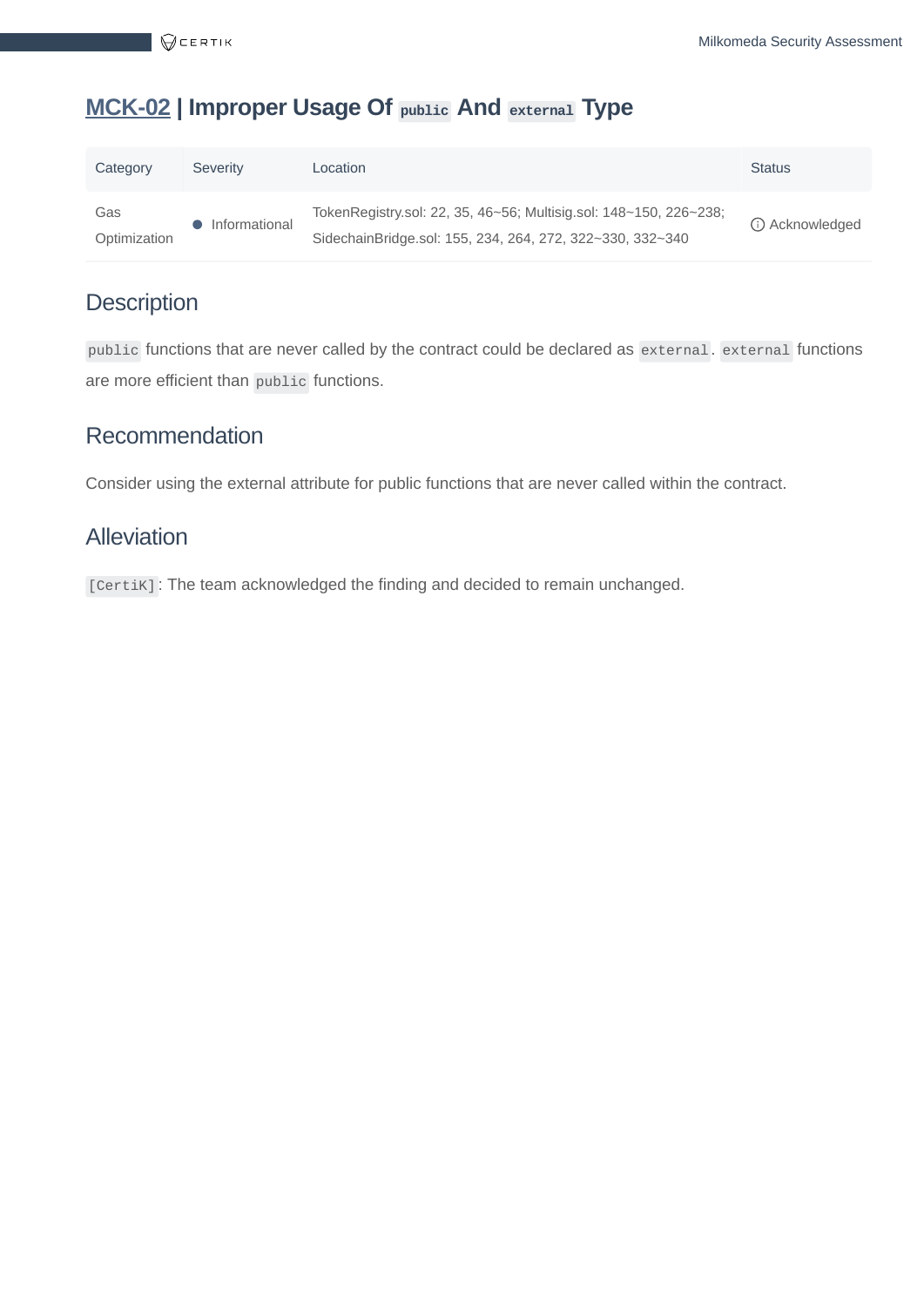## <span id="page-16-0"></span>**[MCK-03](https://acc.audit.certikpowered.info/project/48bed400-7a2f-11ec-a093-37df8c663349/report?fid=1644532948604) | Missing Input Validation**

| Category      | Severity        | Location                                         | <b>Status</b>    |
|---------------|-----------------|--------------------------------------------------|------------------|
| Volatile Code | • Informational | SidechainBridge.sol: 264, 272; Multisig.sol: 148 | (i) Acknowledged |

## **Description**

There is no validation to check whether the inputs are less than a certain value, changed, or zero address.

#### Recommendation

We advise adding the check for the passed-in values to prevent unexpected error.

#### Alleviation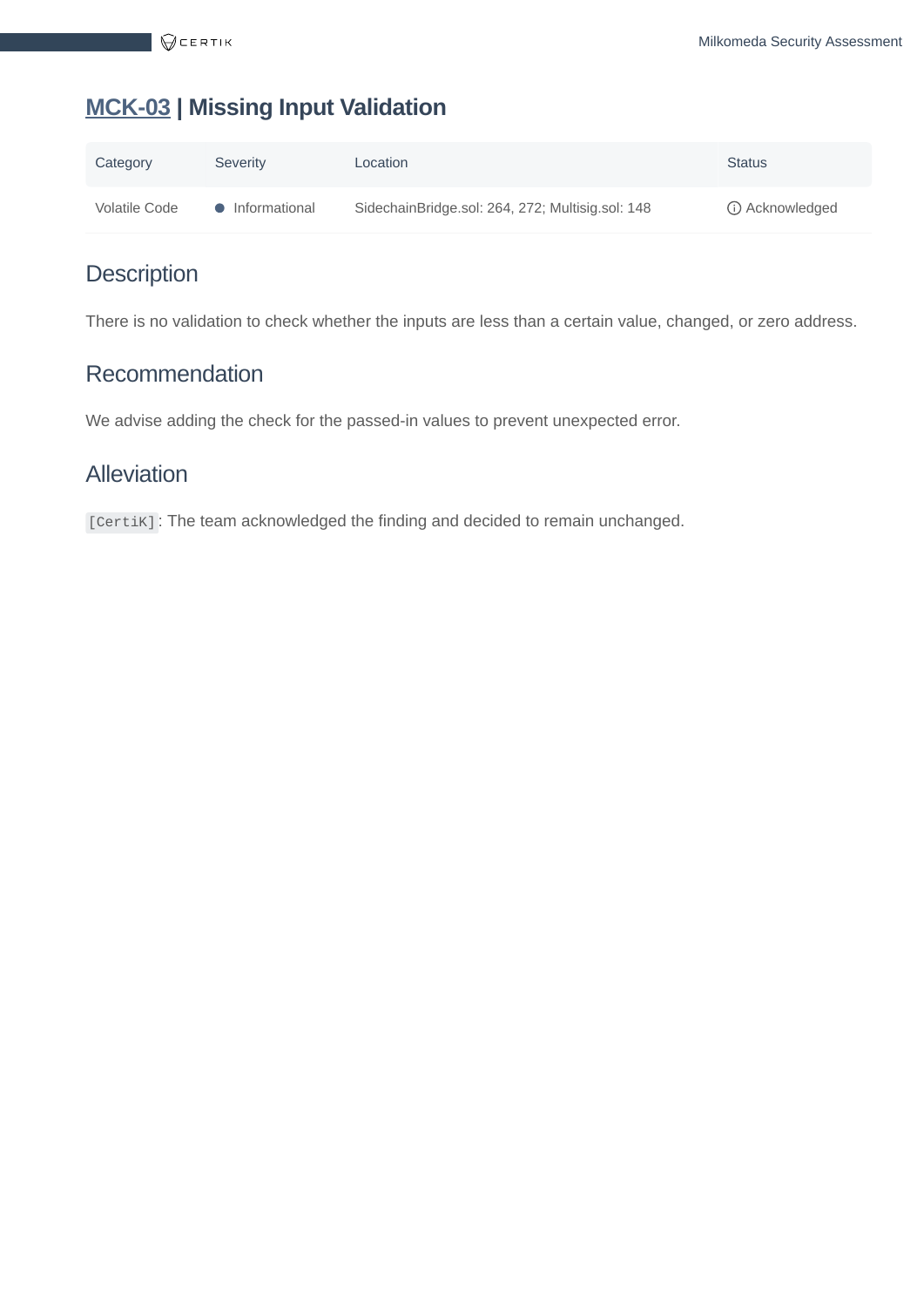#### <span id="page-17-0"></span>**[MCK-04](https://acc.audit.certikpowered.info/project/48bed400-7a2f-11ec-a093-37df8c663349/report?fid=1644552064368) | Testing Only Functions**

| Category      | Severity        | Location                                                         | <b>Status</b>      |
|---------------|-----------------|------------------------------------------------------------------|--------------------|
| Logical Issue | • Informational | dev/SidechainBridgeDev.sol: 6; dev/SidechainBridgeUpgrade.sol: 6 | $\oslash$ Resolved |

#### **Description**

Per the comments in the SidechainBridgeDev.sol and SidechainBridgeUpgrade.sol, the functions in these two contracts are for testing purposes only. The team should not use these functions in the production environment to avoid any misconfiguration.

#### Recommendation

Consider to exclude these contracts from the scope of the deployment script

#### Alleviation

[Milkomeda]: Indeed. They are not used in production.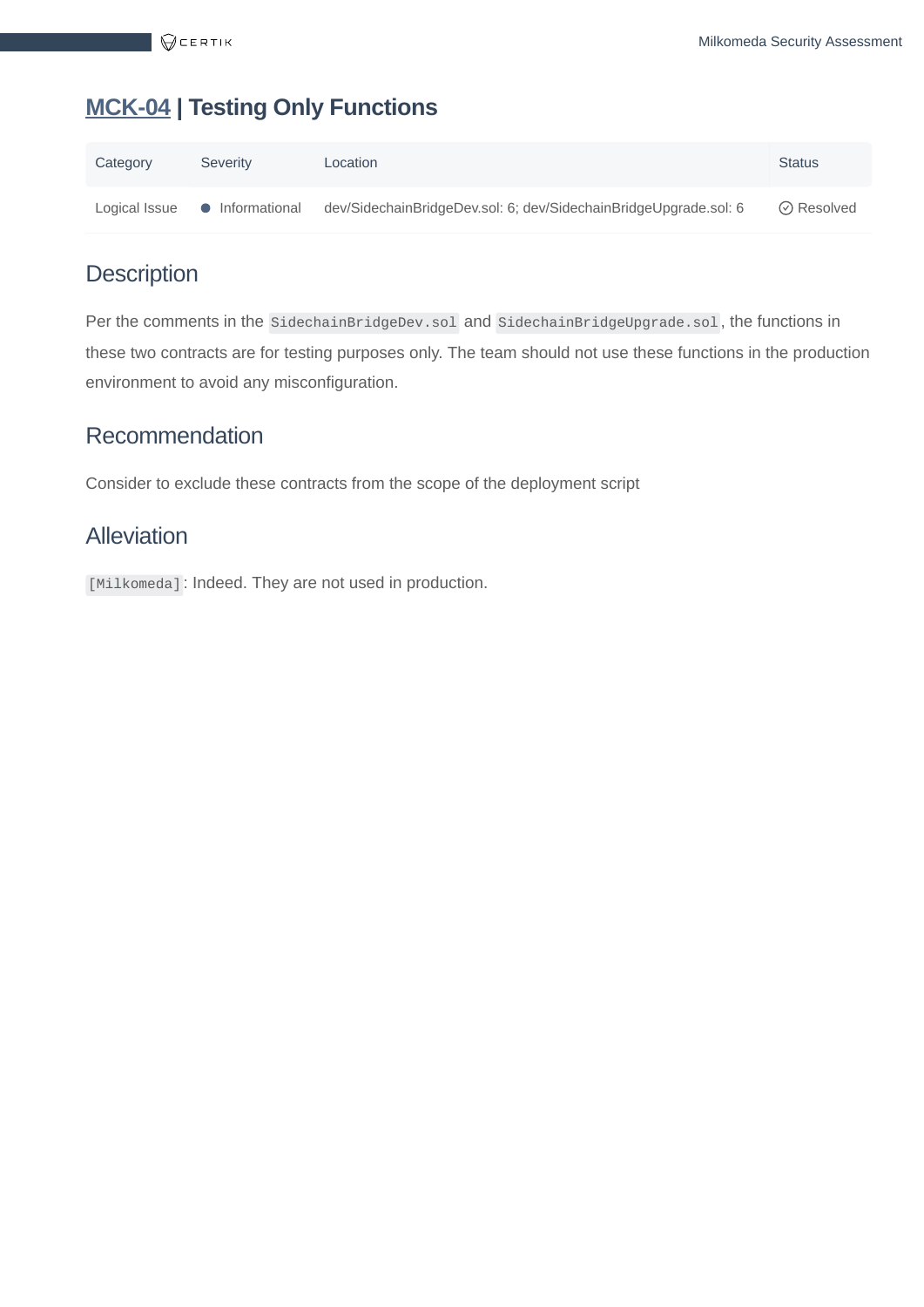## <span id="page-18-0"></span>**[MMK-01](https://acc.audit.certikpowered.info/project/48bed400-7a2f-11ec-a093-37df8c663349/report?fid=1644551356239) | Missing Handling The Case When Transaction Has Been Executed**

| Category      | Severity | Location              | <b>Status</b>      |
|---------------|----------|-----------------------|--------------------|
| Logical Issue | Minor    | Multisig.sol: 171~194 | $\oslash$ Resolved |

#### **Description**

In the function voteForTransaction() , the case that a specific transaction exists and has been executed, is not handled properly. This will miss catching the potential execution case and also may waste gas in this case.

#### Recommendation

Consider to add logic to handle the case:

```
185 if (!transactions[transactionId].executed){
186 confirmTransaction(transactionId);
187 }else{
188 //handle the case when the transaction has been executed, like revert or emit log
189 }
```
#### Alleviation

[Milkomeda] : A transaction will be executed as soon as the quorum is reached. However it is possible that other validators votes are yet to be registered by the smart contract. I.e. all the validator will check independently from each other if an action can be done and will all vote as soon as possible to execute a transaction. If we were to throw an error on votes that are not necessary (but not invalid) we would have up to validators - quorum error reported to all the nodes this will create a non necessary noise. Once the transaction has been executed all the validators are notified by an event the transaction was executed.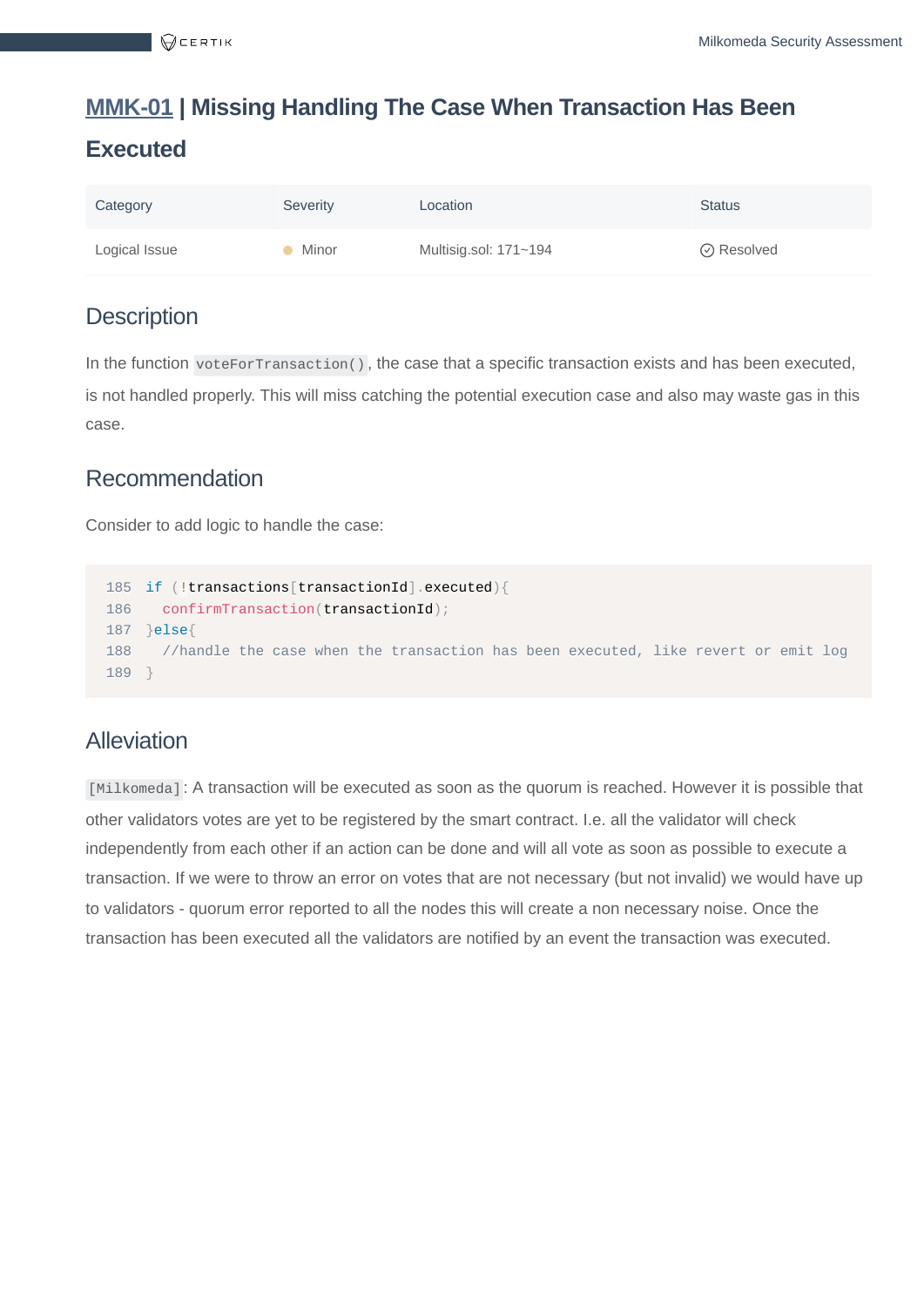## <span id="page-19-0"></span>**[SBM-01](https://acc.audit.certikpowered.info/project/48bed400-7a2f-11ec-a093-37df8c663349/report?fid=1644498266106) | Missing Emit Events**

| Category     | Severity      | Location                      | <b>Status</b>           |
|--------------|---------------|-------------------------------|-------------------------|
| Coding Style | Informational | SidechainBridge.sol: 264, 272 | <b>(i)</b> Acknowledged |

#### **Description**

The function that affects the status of sensitive variables should be able to emit events as notifications to users.

setCompleted()

#### Recommendation

Consider adding events for sensitive actions and emit them in the function.

#### Alleviation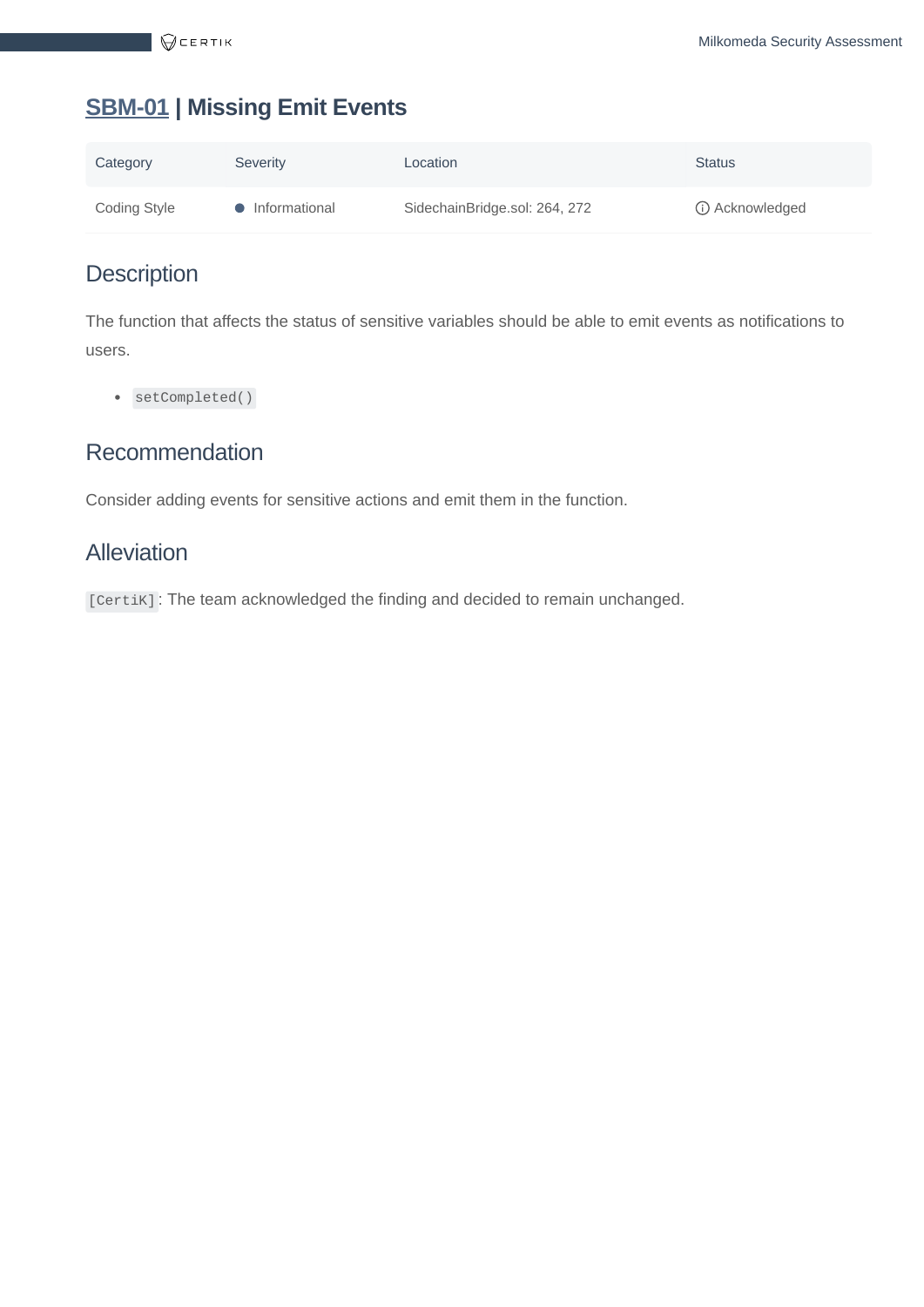## <span id="page-20-0"></span>**[SBM-02](https://acc.audit.certikpowered.info/project/48bed400-7a2f-11ec-a093-37df8c663349/report?fid=1644517700110) | Typo**

| Category     | Severity        | Location                | <b>Status</b>    |
|--------------|-----------------|-------------------------|------------------|
| Coding Style | • Informational | SidechainBridge.sol: 19 | (i) Acknowledged |

#### **Description**

/// On an unwrapping request, if the bridge is able to obtain the signalled

/// vote for the transaction is added. If any argument differs from its

#### Recommendation

Current spelling would be:

```
/// On an unwrapping request, if the bridge is able to obtain the signaled
```
Could be written better as:

/// vote for the transaction added. If any argument differs from its

#### Alleviation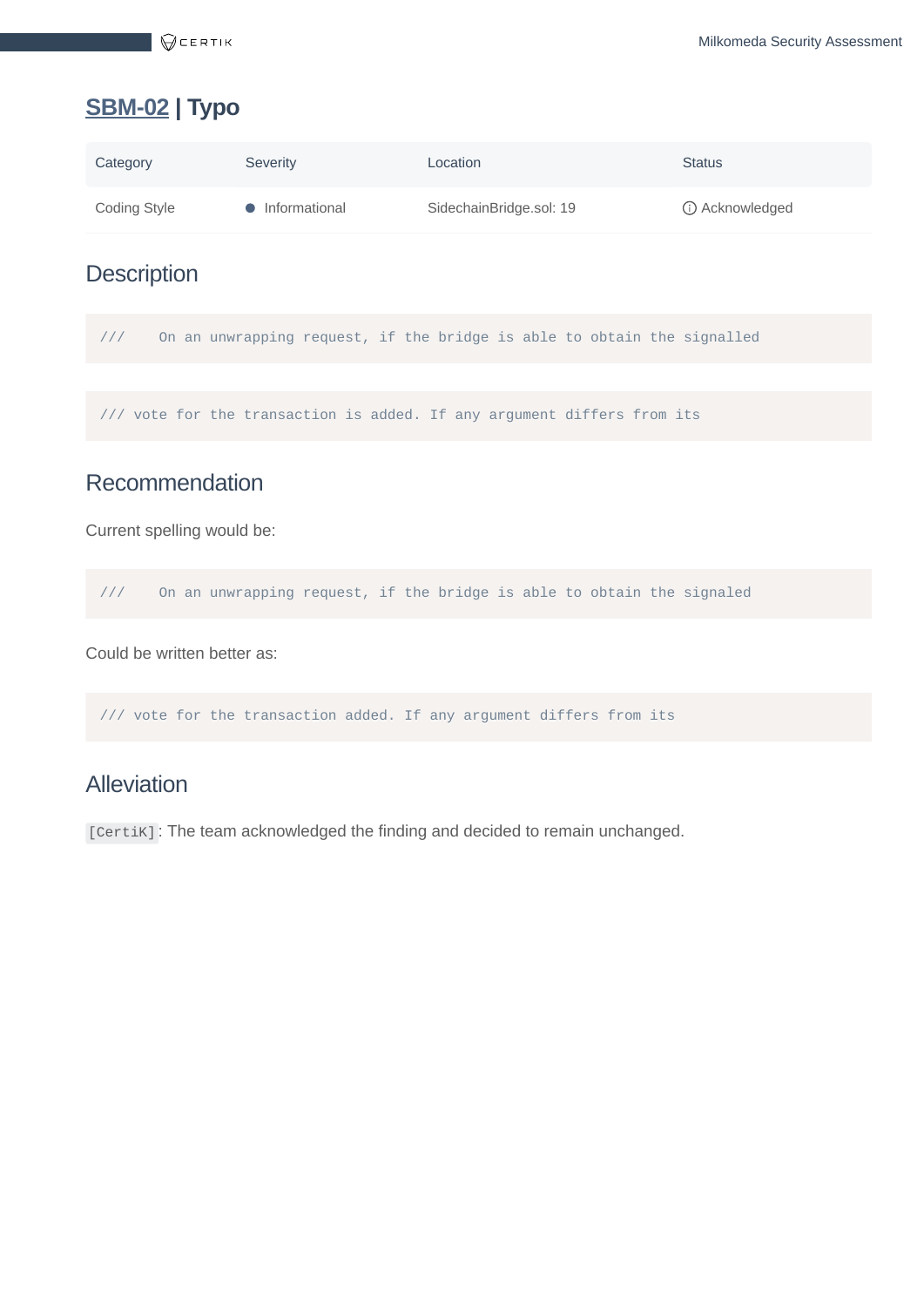#### <span id="page-21-0"></span>**[SBM-03](https://acc.audit.certikpowered.info/project/48bed400-7a2f-11ec-a093-37df8c663349/report?fid=1644520940523) | Cross-Chain Token Transfers**

| Category      | Severity        | Location            | <b>Status</b>         |
|---------------|-----------------|---------------------|-----------------------|
| Volatile Code | • Informational | SidechainBridge.sol | <b>b</b> Acknowledged |

#### **Description**

Although not explicitly declared, the contract SidechainBridge serves as a tool to help users perform cross-chain token transfer. The cross-chain token transfer may depend on third party cross-chain protocol or off-chain scripts. The scope of the audit treats these 3rd party entities as black boxes and assume their functional correctness. However, in the real world, 3rd parties can be compromised and this may lead to lost or stolen assets. In addition, upgrades of 3rd parties can possibly create severe impacts, such as increasing fees of 3rd parties, etc.

#### Recommendation

We understand that the business logic of SidechainBridge requires interaction with third party cross-chain protocol or off-chain scripts. We encourage the team to ensure their functional correctness and constantly monitor the statuses of 3rd parties to mitigate the side effects when unexpected activities are observed.

#### Alleviation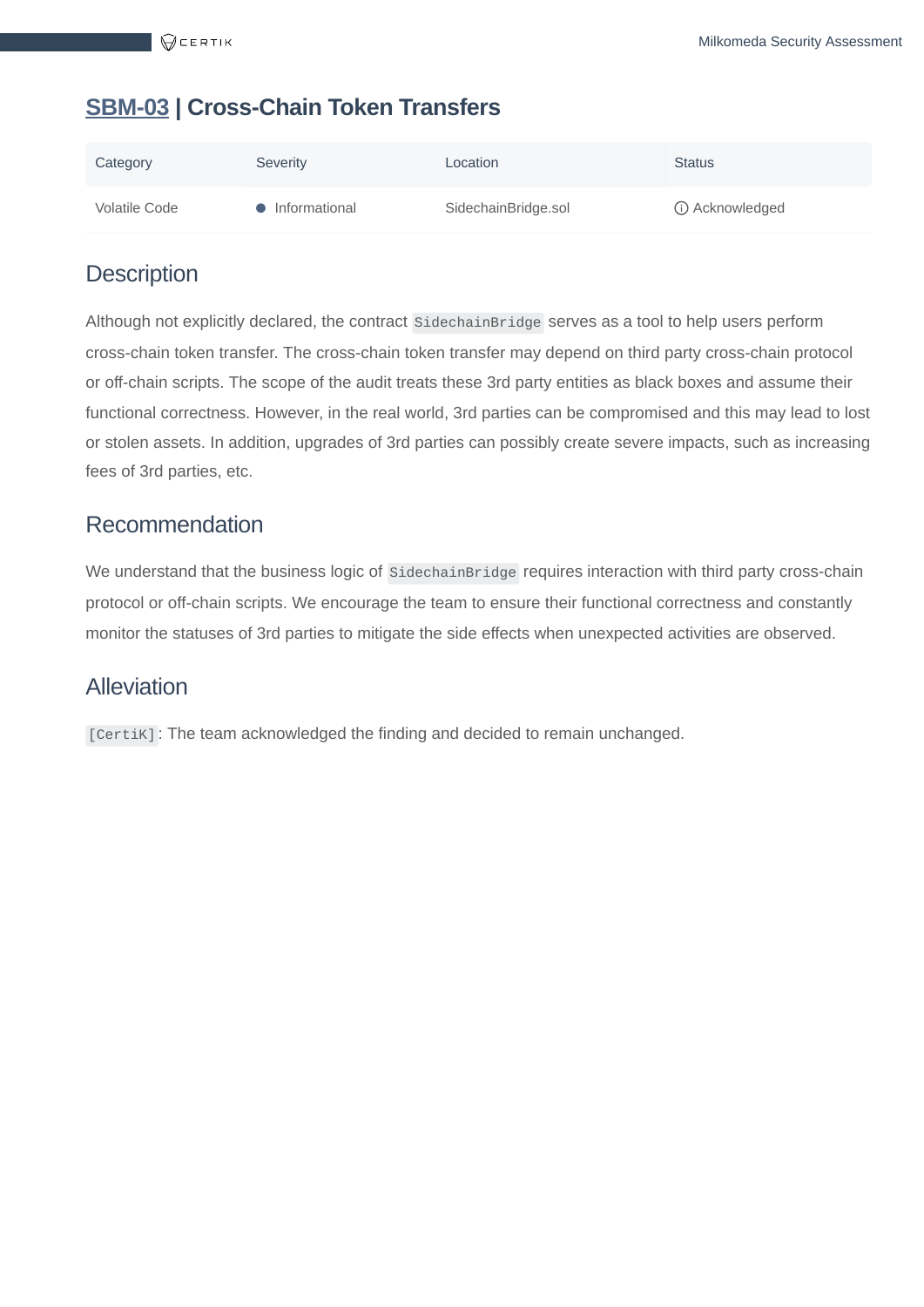#### <span id="page-22-0"></span>**[SBM-04](https://acc.audit.certikpowered.info/project/48bed400-7a2f-11ec-a093-37df8c663349/report?fid=1644533266558) | Intended Functionality For Validator**

| Category      | Severity        | Location                 | <b>Status</b>         |
|---------------|-----------------|--------------------------|-----------------------|
| Volatile Code | • Informational | SidechainBridge.sol: 121 | <b>O</b> Acknowledged |

#### **Description**

Contract can be initialized with one validator. This would seem to defeat the purpose of a decentralized consensus mechanism and give the power to vote to push or stop any transactions through the bridge.

#### Recommendation

We want to make sure this functionality is intended.

#### Alleviation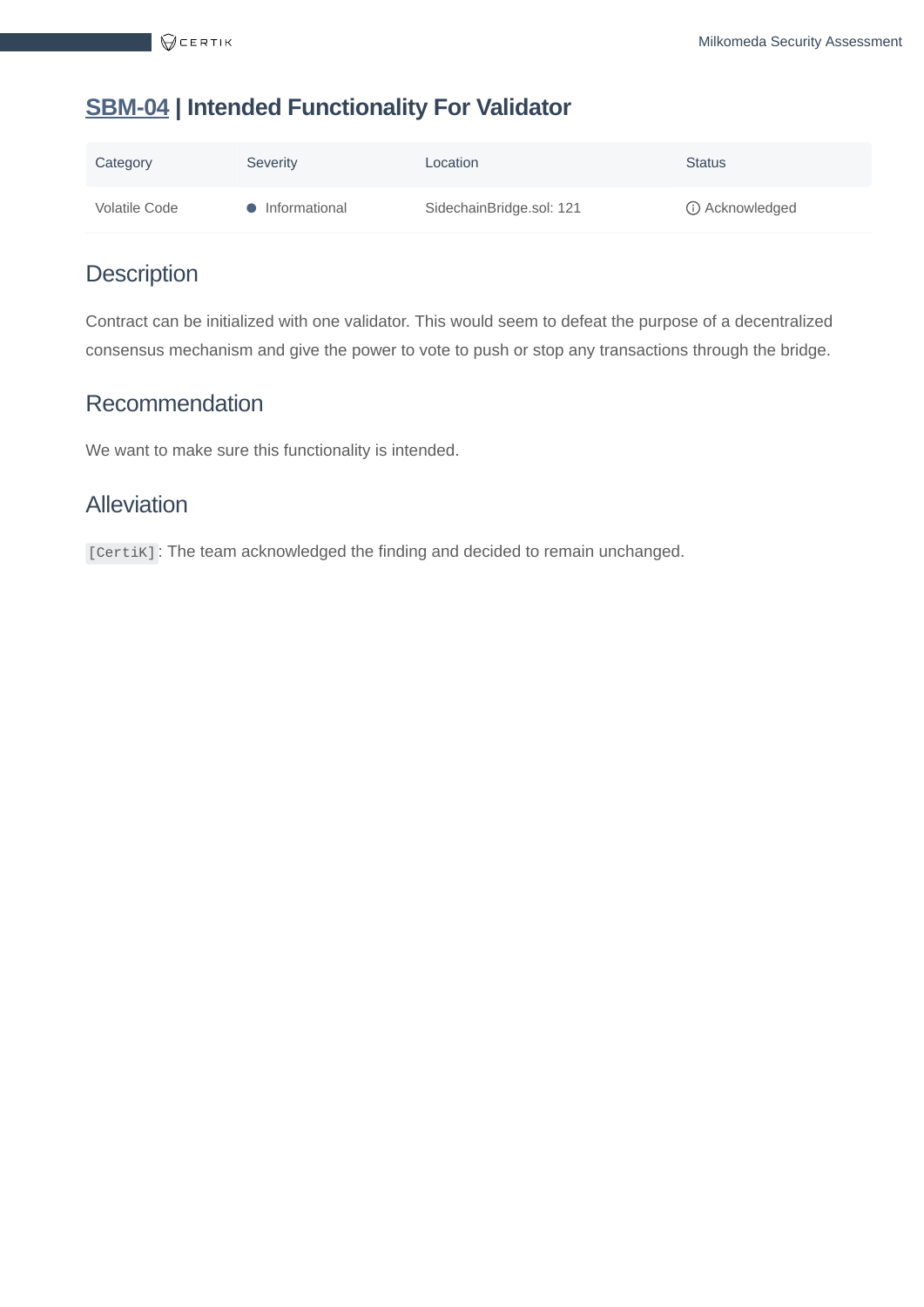#### <span id="page-23-0"></span>**[SBM-05](https://acc.audit.certikpowered.info/project/48bed400-7a2f-11ec-a093-37df8c663349/report?fid=1644552359653) | Potential Frontrun Initialization**

| Category      | Severity        | Location                 | <b>Status</b>  |
|---------------|-----------------|--------------------------|----------------|
| Logical Issue | • Informational | SidechainBridge.sol: 108 | 1 Acknowledged |

#### **Description**

The function initialize() can be called by any external caller if it has never been called previously. This can be taken advantage by attacker through frontrun and call the initialize() function before the contract deployer

#### Recommendation

We advise the team to consider using script or a smart contract to deploy the project and call initialize() function making sure the deployment and initialize() invocation happened in the single one transaction.

#### Alleviation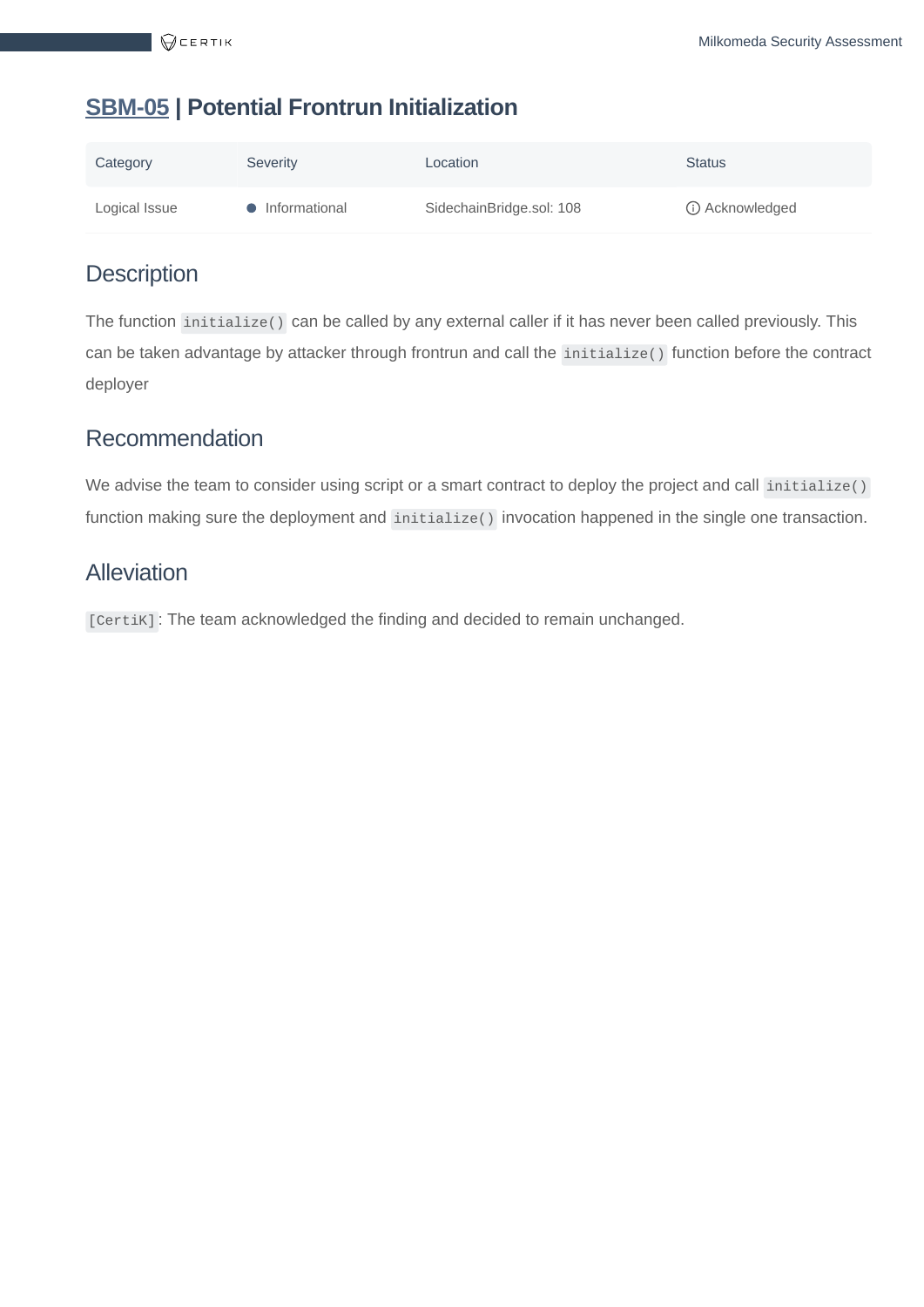## <span id="page-24-0"></span>**Appendix**

#### **Finding Categories**

#### Centralization / Privilege

Centralization / Privilege findings refer to either feature logic or implementation of components that act against the nature of decentralization, such as explicit ownership or specialized access roles in combination with a mechanism to relocate funds.

#### Gas Optimization

Gas Optimization findings do not affect the functionality of the code but generate different, more optimal EVM opcodes resulting in a reduction on the total gas cost of a transaction.

#### Logical Issue

Logical Issue findings detail a fault in the logic of the linked code, such as an incorrect notion on how block.timestamp works.

#### Volatile Code

Volatile Code findings refer to segments of code that behave unexpectedly on certain edge cases that may result in a vulnerability.

#### Language Specific

Language Specific findings are issues that would only arise within Solidity, i.e. incorrect usage of private or delete.

#### Coding Style

Coding Style findings usually do not affect the generated byte-code but rather comment on how to make the codebase more legible and, as a result, easily maintainable.

#### **Checksum Calculation Method**

The "Checksum" field in the "Audit Scope" section is calculated as the SHA-256 (Secure Hash Algorithm 2 with digest size of 256 bits) digest of the content of each file hosted in the listed source repository under the specified commit.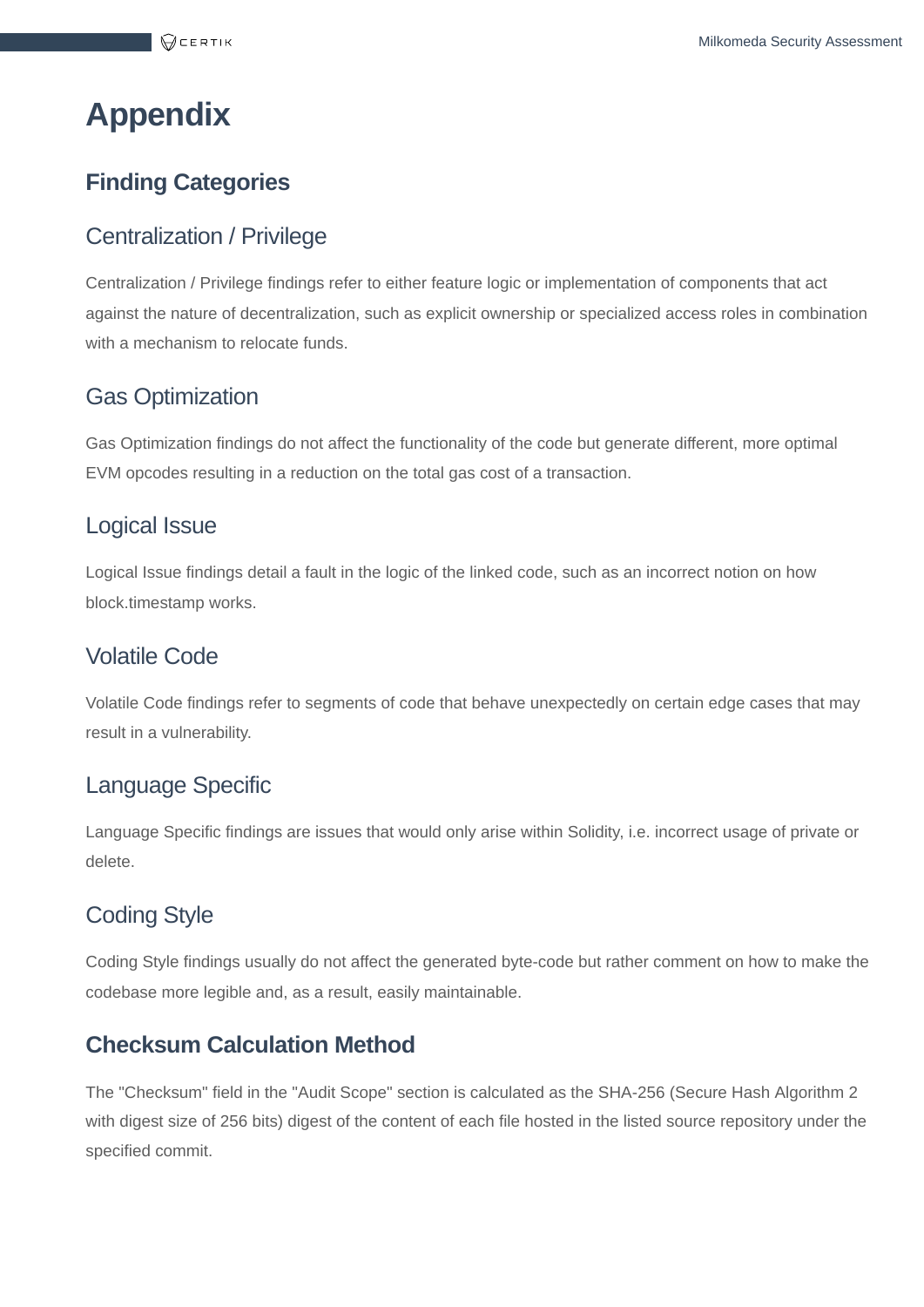The result is hexadecimal encoded and is the same as the output of the Linux "sha256sum" command against the target file.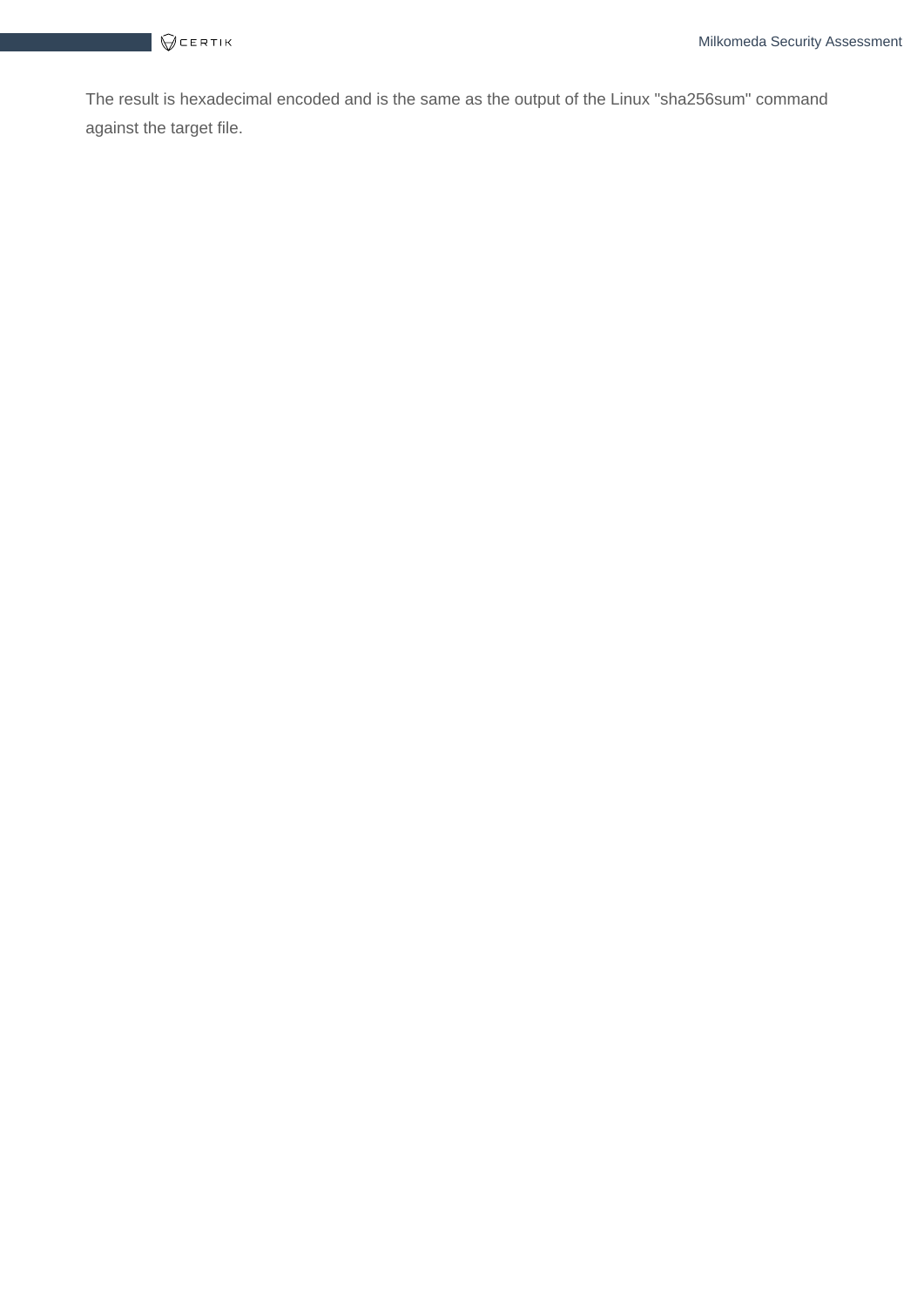## <span id="page-26-0"></span>**Disclaimer**

This report is subject to the terms and conditions (including without limitation, description of services, confidentiality, disclaimer and limitation of liability) set forth in the Services Agreement, or the scope of services, and terms and conditions provided to you ("Customer" or the "Company") in connection with the Agreement. This report provided in connection with the Services set forth in the Agreement shall be used by the Company only to the extent permitted under the terms and conditions set forth in the Agreement. This report may not be transmitted, disclosed, referred to or relied upon by any person for any purposes, nor may copies be delivered to any other person other than the Company, without CertiK's prior written consent in each instance.

This report is not, nor should be considered, an "endorsement" or "disapproval" of any particular project or team. This report is not, nor should be considered, an indication of the economics or value of any "product" or "asset" created by any team or project that contracts CertiK to perform a security assessment. This report does not provide any warranty or guarantee regarding the absolute bug-free nature of the technology analyzed, nor do they provide any indication of the technologies proprietors, business, business model or legal compliance.

This report should not be used in any way to make decisions around investment or involvement with any particular project. This report in no way provides investment advice, nor should be leveraged as investment advice of any sort. This report represents an extensive assessing process intending to help our customers increase the quality of their code while reducing the high level of risk presented by cryptographic tokens and blockchain technology.

Blockchain technology and cryptographic assets present a high level of ongoing risk. CertiK's position is that each company and individual are responsible for their own due diligence and continuous security. CertiK's goal is to help reduce the attack vectors and the high level of variance associated with utilizing new and consistently changing technologies, and in no way claims any guarantee of security or functionality of the technology we agree to analyze.

The assessment services provided by CertiK is subject to dependencies and under continuing development. You agree that your access and/or use, including but not limited to any services, reports, and materials, will be at your sole risk on an as-is, where-is, and as-available basis. Cryptographic tokens are emergent technologies and carry with them high levels of technical risk and uncertainty. The assessment reports could include false positives, false negatives, and other unpredictable results. The services may access, and depend upon, multiple layers of third-parties.

ALL SERVICES, THE LABELS, THE ASSESSMENT REPORT, WORK PRODUCT, OR OTHER MATERIALS, OR ANY PRODUCTS OR RESULTS OF THE USE THEREOF ARE PROVIDED "AS IS" AND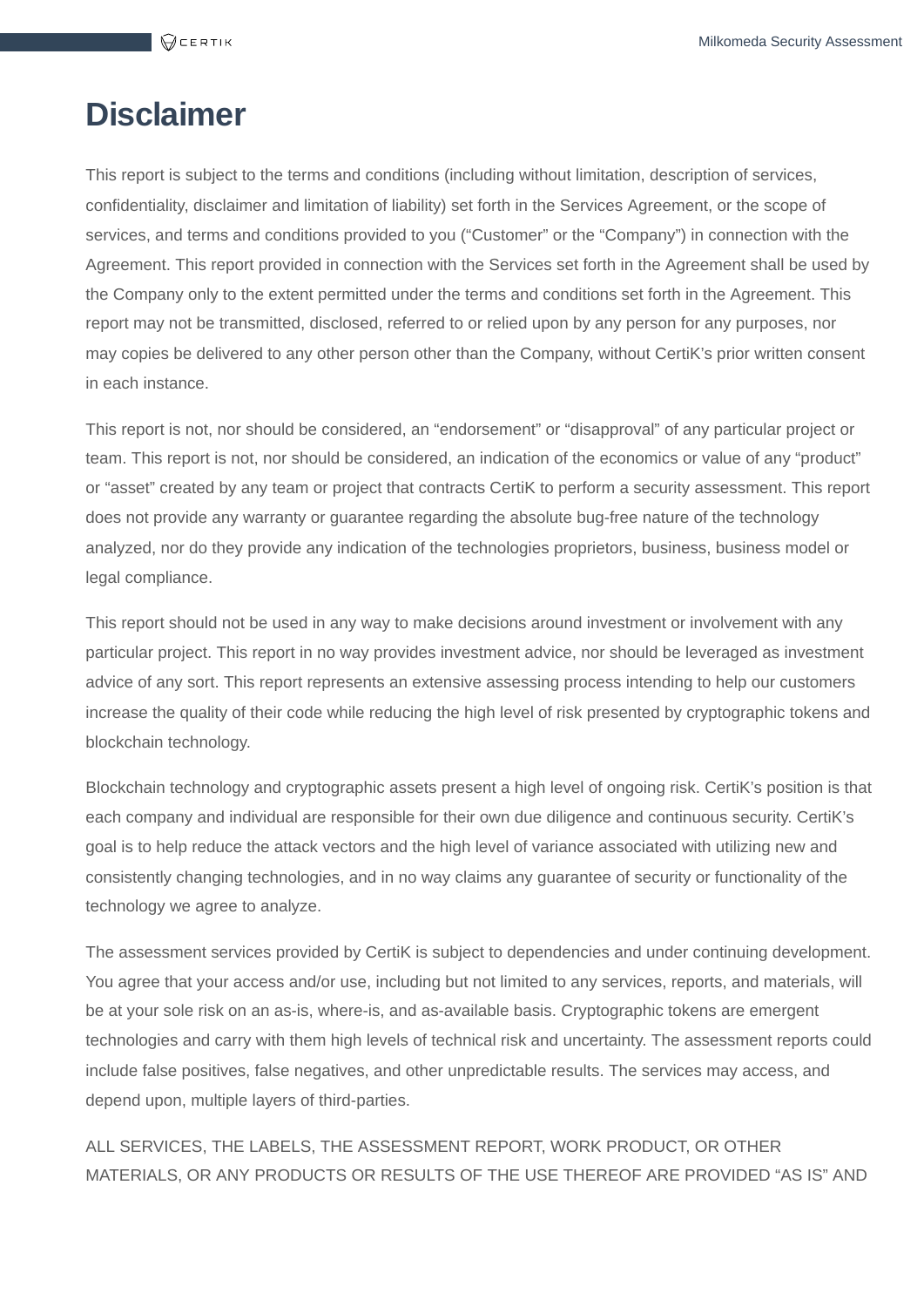"AS AVAILABLE" AND WITH ALL FAULTS AND DEFECTS WITHOUT WARRANTY OF ANY KIND. TO THE MAXIMUM EXTENT PERMITTED UNDER APPLICABLE LAW, CERTIK HEREBY DISCLAIMS ALL WARRANTIES, WHETHER EXPRESS, IMPLIED, STATUTORY, OR OTHERWISE WITH RESPECT TO THE SERVICES, ASSESSMENT REPORT, OR OTHER MATERIALS. WITHOUT LIMITING THE FOREGOING, CERTIK SPECIFICALLY DISCLAIMS ALL IMPLIED WARRANTIES OF MERCHANTABILITY, FITNESS FOR A PARTICULAR PURPOSE, TITLE AND NON-INFRINGEMENT, AND ALL WARRANTIES ARISING FROM COURSE OF DEALING, USAGE, OR TRADE PRACTICE. WITHOUT LIMITING THE FOREGOING, CERTIK MAKES NO WARRANTY OF ANY KIND THAT THE SERVICES, THE LABELS, THE ASSESSMENT REPORT, WORK PRODUCT, OR OTHER MATERIALS, OR ANY PRODUCTS OR RESULTS OF THE USE THEREOF, WILL MEET CUSTOMER'S OR ANY OTHER PERSON'S REQUIREMENTS, ACHIEVE ANY INTENDED RESULT, BE COMPATIBLE OR WORK WITH ANY SOFTWARE, SYSTEM, OR OTHER SERVICES, OR BE SECURE, ACCURATE, COMPLETE, FREE OF HARMFUL CODE, OR ERROR-FREE. WITHOUT LIMITATION TO THE FOREGOING, CERTIK PROVIDES NO WARRANTY OR UNDERTAKING, AND MAKES NO REPRESENTATION OF ANY KIND THAT THE SERVICE WILL MEET CUSTOMER'S REQUIREMENTS, ACHIEVE ANY INTENDED RESULTS, BE COMPATIBLE OR WORK WITH ANY OTHER SOFTWARE, APPLICATIONS, SYSTEMS OR SERVICES, OPERATE WITHOUT INTERRUPTION, MEET ANY PERFORMANCE OR RELIABILITY STANDARDS OR BE ERROR FREE OR THAT ANY ERRORS OR DEFECTS CAN OR WILL BE CORRECTED.

WITHOUT LIMITING THE FOREGOING, NEITHER CERTIK NOR ANY OF CERTIK'S AGENTS MAKES ANY REPRESENTATION OR WARRANTY OF ANY KIND, EXPRESS OR IMPLIED AS TO THE ACCURACY, RELIABILITY, OR CURRENCY OF ANY INFORMATION OR CONTENT PROVIDED THROUGH THE SERVICE. CERTIK WILL ASSUME NO LIABILITY OR RESPONSIBILITY FOR (I) ANY ERRORS, MISTAKES, OR INACCURACIES OF CONTENT AND MATERIALS OR FOR ANY LOSS OR DAMAGE OF ANY KIND INCURRED AS A RESULT OF THE USE OF ANY CONTENT, OR (II) ANY PERSONAL INJURY OR PROPERTY DAMAGE, OF ANY NATURE WHATSOEVER, RESULTING FROM CUSTOMER'S ACCESS TO OR USE OF THE SERVICES, ASSESSMENT REPORT, OR OTHER MATERIALS.

ALL THIRD-PARTY MATERIALS ARE PROVIDED "AS IS" AND ANY REPRESENTATION OR WARRANTY OF OR CONCERNING ANY THIRD-PARTY MATERIALS IS STRICTLY BETWEEN CUSTOMER AND THE THIRD-PARTY OWNER OR DISTRIBUTOR OF THE THIRD-PARTY MATERIALS.

THE SERVICES, ASSESSMENT REPORT, AND ANY OTHER MATERIALS HEREUNDER ARE SOLELY PROVIDED TO CUSTOMER AND MAY NOT BE RELIED ON BY ANY OTHER PERSON OR FOR ANY PURPOSE NOT SPECIFICALLY IDENTIFIED IN THIS AGREEMENT, NOR MAY COPIES BE DELIVERED TO, ANY OTHER PERSON WITHOUT CERTIK'S PRIOR WRITTEN CONSENT IN EACH INSTANCE.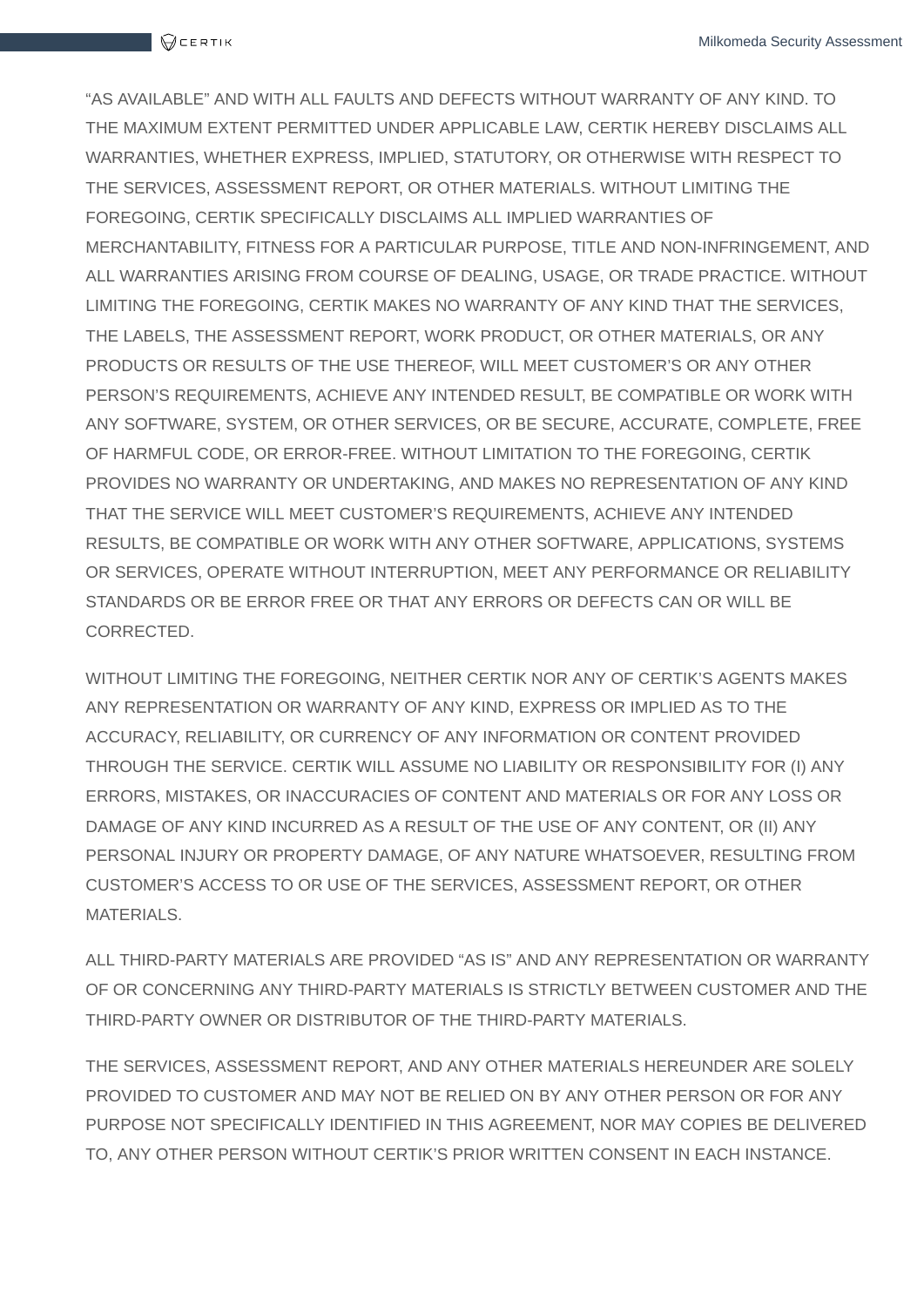NO THIRD PARTY OR ANYONE ACTING ON BEHALF OF ANY THEREOF, SHALL BE A THIRD PARTY OR OTHER BENEFICIARY OF SUCH SERVICES, ASSESSMENT REPORT, AND ANY ACCOMPANYING MATERIALS AND NO SUCH THIRD PARTY SHALL HAVE ANY RIGHTS OF CONTRIBUTION AGAINST CERTIK WITH RESPECT TO SUCH SERVICES, ASSESSMENT REPORT, AND ANY ACCOMPANYING MATERIALS.

THE REPRESENTATIONS AND WARRANTIES OF CERTIK CONTAINED IN THIS AGREEMENT ARE SOLELY FOR THE BENEFIT OF CUSTOMER. ACCORDINGLY, NO THIRD PARTY OR ANYONE ACTING ON BEHALF OF ANY THEREOF, SHALL BE A THIRD PARTY OR OTHER BENEFICIARY OF SUCH REPRESENTATIONS AND WARRANTIES AND NO SUCH THIRD PARTY SHALL HAVE ANY RIGHTS OF CONTRIBUTION AGAINST CERTIK WITH RESPECT TO SUCH REPRESENTATIONS OR WARRANTIES OR ANY MATTER SUBJECT TO OR RESULTING IN INDEMNIFICATION UNDER THIS AGREEMENT OR OTHERWISE.

FOR AVOIDANCE OF DOUBT, THE SERVICES, INCLUDING ANY ASSOCIATED ASSESSMENT REPORTS OR MATERIALS, SHALL NOT BE CONSIDERED OR RELIED UPON AS ANY FORM OF FINANCIAL, TAX, LEGAL, REGULATORY, OR OTHER ADVICE.